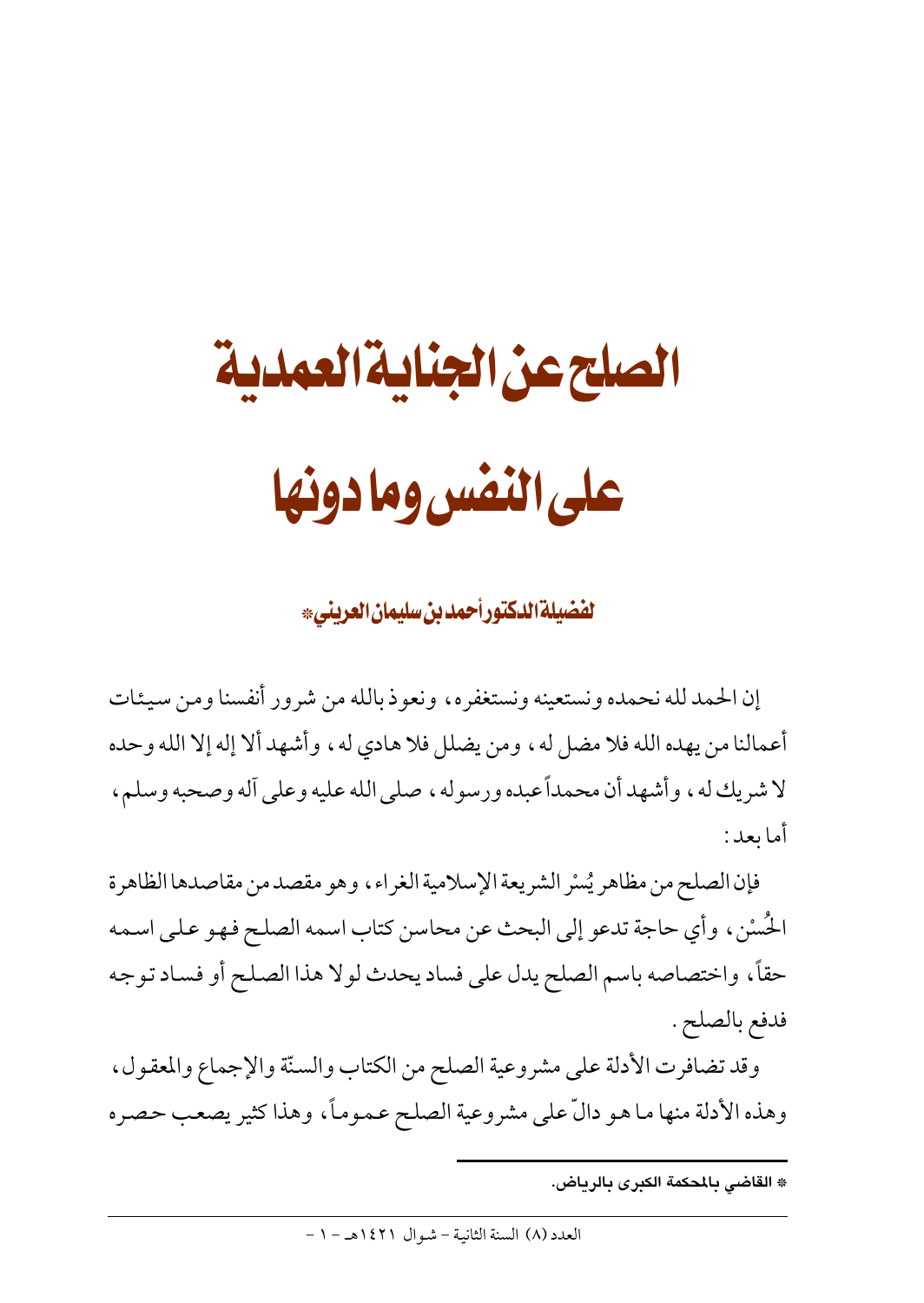ومنها على سبيل المثال قوله تعالى : ﴿ لا خَيْرَ فِي كَثِيرٍ مّنٍ نَّجْوَاهُمْ إِلاَّ مَنْ أَمَرَ بِصَدَقة أَوْ مَعْرُوف أَوْ إِصْلاحٍ بَيْنَ النَّاسِ وَمَن يَفْعَلْ ذَلكَ ابْتغَاءَ مَرْضَات اللَّه فَسَوْفَ نؤْتيه أَجْرًا عَظيمًا ﴾ [النـسـاء :  $.\lceil \cdot \rangle$ 

وقوله صلى الله عليه وسلم «ليس الكذاب الذي يصلح بين الناس فَيُنْمى خيراً أو يقول خيراً» أخرجه البخاري .

ومن الأدلة ما يدل على مشروعية الصلح في الجنايات خاصة كقوله تعالى : ﴿فَمَنْ عُفيَ لَهُ منْ أَخيه شَيْءٌ فَاتّبَاعٌ بالْمَعْرُوف وَأَدَاءٌ إِلَيْه بِإِحْسَانٍ ﴾ [البقرة : ١٧٨] .

وقوله صلى الله عليه وسلم : «ومن قُتل له قتيل فهو بخير النظرين : إما أن يودي وإما أن يُقاد» أخر جه البخاري .

وقد أجمعت الأمة على مشروعية الصلح في الجنايات وغيرها .

لذلك اعتنى علماء الإسلام بالصلح في الجنايات في مؤلفاتهم، فقلما يخلو كتاب من كتب الفقه من الحديث عن الصلح في الجنايات .

ومما تجدر الإشارة إليه أن الفقهاء بحثوا الصلح في الجنايات في كتابين من كتب الفقه وهما : كتاب الصلح، وكتاب الجنايات، ولم يفردوه في كتاب أو باب مستقل إلا ما كان من صنيع السرخسي ـ رحمه الله ـ في (مبسوطه) فقد أفرد الصلح في الجنايات بباب مستقل، ثم إن بعض الفقهاء لم يتكلم عن الصلح في الجنايات تفصيلاً، بل تكلم عن العفو ، ثم أحال قضايا الصلح ومسائله على العفو كما فعل الكاساني ـ رحمه الله ـ في (بدائع الصنائع)، وبعض الفقهاء تكلم عن العفو والصلح جميعاً في مكان واحد ومزج أحكامهما .

والبحث في الصلح في باب الجنايات بحث طويل ، وذلك لتعدد الجنايات وتنوعها ، فهناك جناية العمد وجناية شبه العمد وجناية الخطأ ، وهناك جناية علىي النفس وجناية على ما دونها من الأطراف والمنافع والشجاج والجروح، ومع ذلك فهو باب من أبواب الفقه مهم يتعين معرفته خصوصاً على رجال القضاء .

لذلك أحببت أن أشارك في مجلة العدل الغراء بالبحث في الصلح في باب الجنايات، - ٢ - العدد (٨) السنة الثانية - شوال ١٤٢١هـ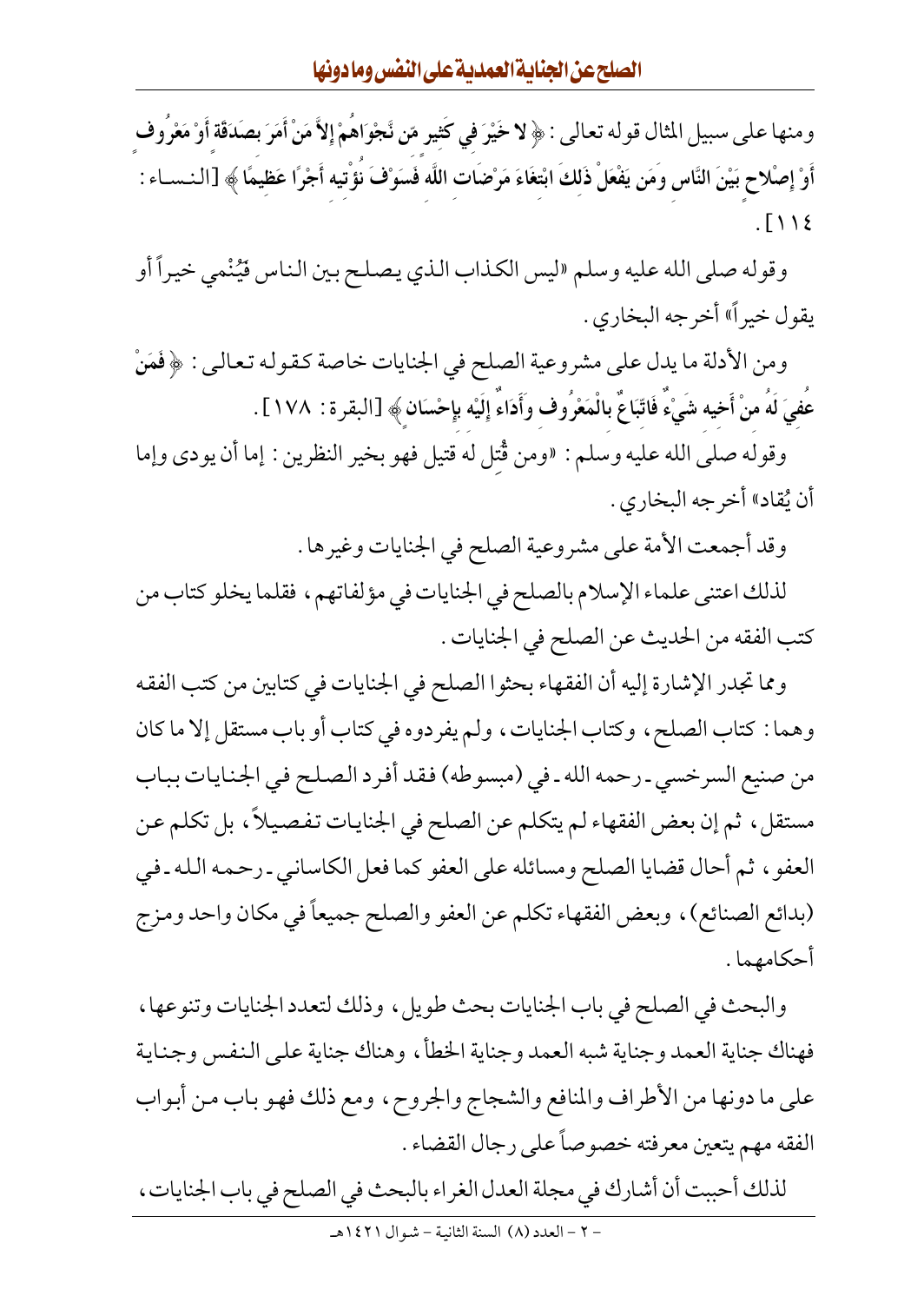وسأتحدث عن الصلح عن الجناية على النفس وما دونها عمداً تمشياً مع خطة المجلة ، وأملى أن أُتْبِعُهُ مستقبلاً بما ييسر المولى جل وعلا إخراجه من الصلح في باب القصاص، وفي جناية الخطأ فهي جديرة بالبحث، فإن يسَّر الله لي ذلك فذلك فضل الله وكرمه، وإن كانت الأخرى ففي الميدان رجاله . وذلك فضل الله يؤتيه من يشاء وهو سبحانه ولي التوفيق .

> تعريف الصلح: الصلح لغة: اسم مصدر لصالحه مصالحة وصلاحاً . والصلاح ضد الفساد، والصلح من المصالحة وهي المسالمة . (١) واصطلاحاً:

> > معاقدة يتوصل بها إلى الإصلاح بين المختلفين . (٢) تعريف الجناية: الجناية لغة:

اسم لما يكتسب من الشر ، وهي الذنب والجرم وما يفعله الإنسان مما يوجب عليه العقاب، أو القصاص في الدنيا والآخرة، مأخوذة من جني الثمر وهو أخذه وتناوله من شجره . (۳)

واصطلاحاً:

كل فعل محظور يتضمن ضرراً على النفس أو غيرها . (٤) قال ابن قدامة : الجناية كل فعل عدوان على نفس أو مال ، لكنها في العرف مخصوصة بما يحصل فيه التعدي على الأبدان . (٥)

- (١) لسان العرب مادة صلح ٢ /١٦، القاموس المحيط ٢٩٣. (٢) المغني مع الشرح ٢/٥ (٣) لسان العرب مادة جني ١٤/١٥٤. (٤) التعريفات ٨٣.
	- (٥) المغنى مع الشرح ٣١٩/٩.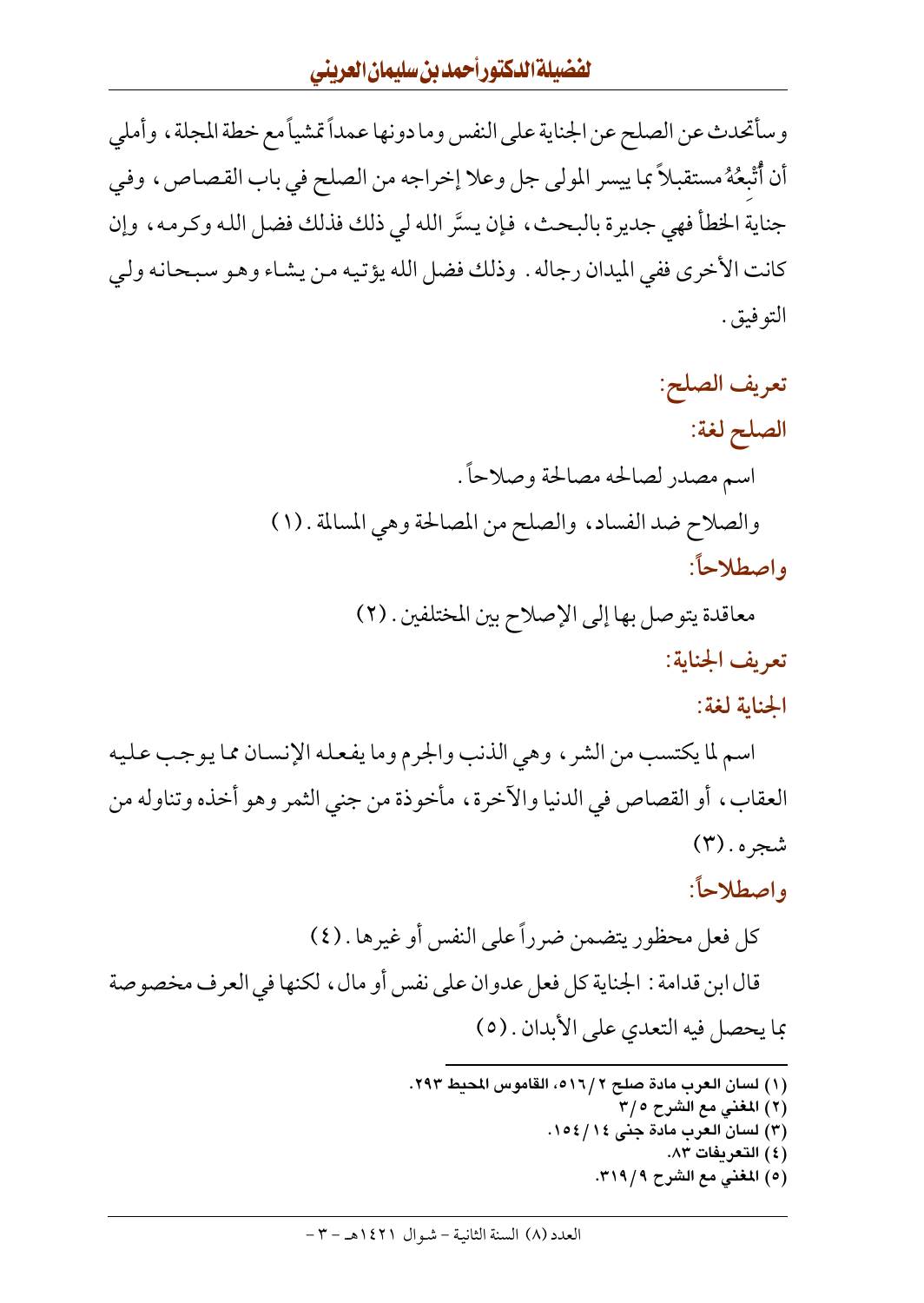### تمهيد «في موجب الجناية على النفس عمداً»

للفقهاء في موجب القتل العمد رأيان :

الرأى الأول:

أن موجب القتل العمد هو القصاص عيناً، وعلى هذا لا يُلْزَم الجاني بدفع الدية إن أرادها وليُّ الدم، فإما أن يقتص منه وإما أن يعفو مجاناً إن لم يرض الجاني بدفع الدية . وهذا هو رأى الحنفية(٦) والمالكية(٧) وقول للشافعية . (٨)

الرأى الثاني:

أن موجب القتل العمد أحد شيئين : القصاص، أو الدية، فيختار ولي الدم أحدهما، إما أن يقتص ، أو يأخذ الدية عن القصاص ، ويُجبرَ الجاني على دفعها .

وهذا قول الحنابلة(٩) وبعض الشافعية(١٠) والظاهرية (١١) وروى عن سعيد بن المسيب وابن سيرين وعطاء ومجاهد وغيرهم وهو رواية عن الإمام مالك رحمه الله . (١٢) الأدلة:

استدل أصحاب القول الأول ـ القائلون بأن موجب القتل العمد القصاص عيناً بما یلي :

(٦) جاء في اللباب شرح الكتاب ١٤١/٣ «وليس للولي أخذ الدية إلا برضا القاتل». وفي بدائع الصنائع ٧ / \ ٢٤ «القصاص واجب عيـنـــاً حتى لا يملك الولى أن يأخذ الدية من القاتل مـن غـيـر رضاه». (٧) جاء في بداية المجتهد ٢ /٤٩١ «قال مالك: لا يجب للولي إلا أن يقتص أو يعفو عن غير دية، إلا أن يرضي ىإعطاء الدىة القاتلَ». (٨) جاء في نهاية المحتاج ٤٩/٤ «ولو أطلق الولي العفو عن القود.. فالمذهب لا دية لأن القتل لم يوجب الدية على هذا القول». (٩) جاء في الإقناع ٣٦٠/٣ «والخيرة فيه إلى الولى فإن شاء اقتص وإن شاء أخذ الدية، وإن شاء عفا إلى غير شيء» ومثله في الإنصاف ١٠/ ٤. (١٠) جاء في مغنى المحتاج ٤٨/٤ «للولي عفو عن القود على الدبة بغير رضا الجاني». (١١) جاء في المحلي ٢٣٩/١٠ «فولي المقتول مخيّر إن شاء قتله، وإن شاء عفا عنه أحب القاتل أم كره، لا رأى له في ذلك.. وإن شاء عفا عنه بما يتفقان عليه». (١٢) انظر بداية المجتهد ٢ / ٤٩١، الإفصاح ٢ / ١٩٤.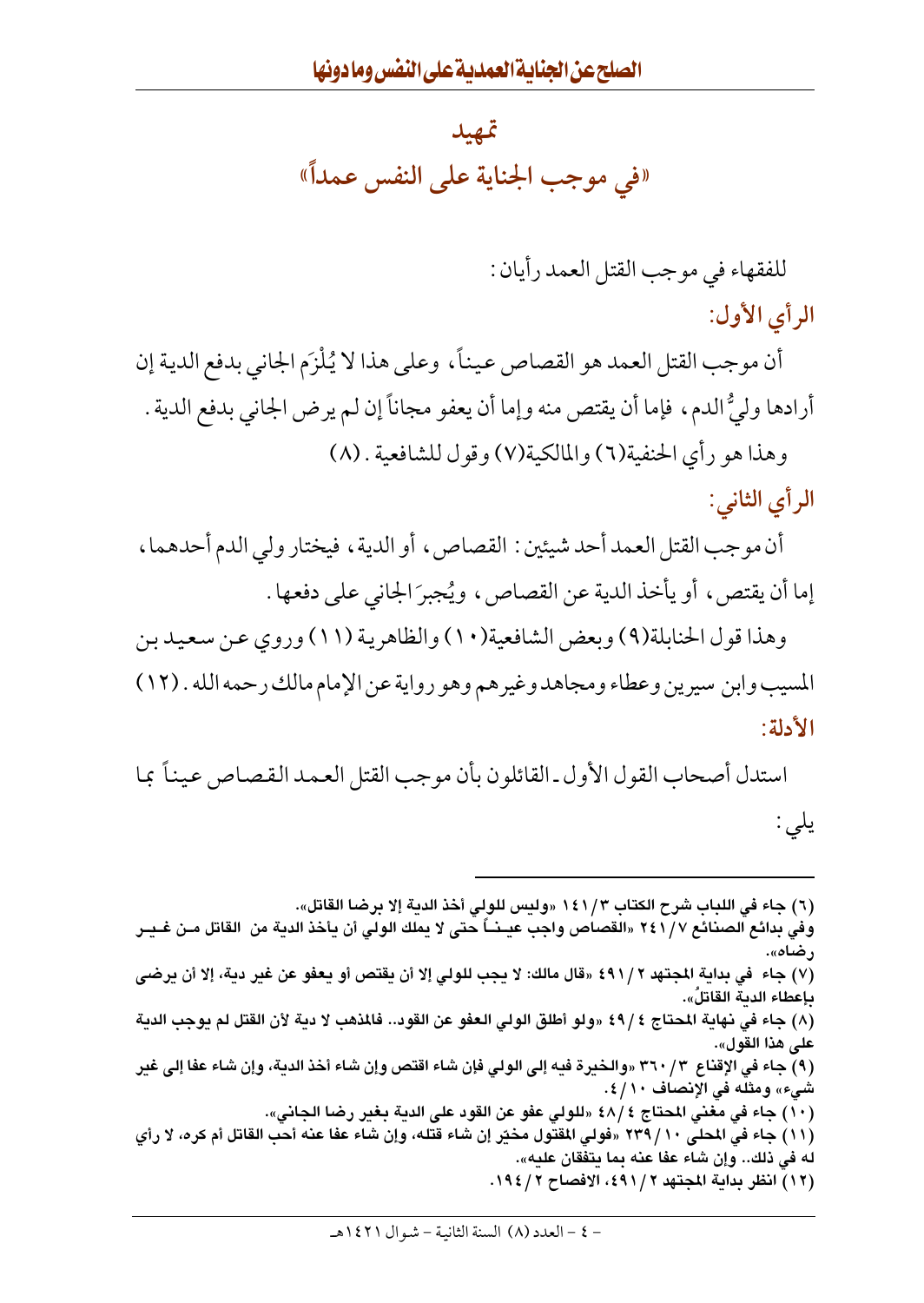#### الفضيلة الدكتور أحمد بن سليمان العرينى

١ ـ قوله تعالى : ﴿ يَا أَيُّهَا الَّذِينَ آمَنُوا كُتبَ عَلَيْكُمُ القصَاصُ في القَتْلَى ﴾(١٣) حيث إن الله سبحانه ذكر القصاص، ولم يذكر الدية فعلم أنها لم تجب بالقتل . ٢ ـ قوله صلى الله عليه وسلم «من قتل عمداً فهو قود(١٤)» . (١٥) حيث نص ﷺ على أن العمد موجب للقود، وهذا يدل على إبطال التخيير بين القصاص والدية . ٣ ـ حديث أنس أن النبي ﷺ قال في قصة الربيع : «كتاب الله القصاص» . فلم يخيّر المجنى عليه بين القصاص والدية . هذه أبرز أدلة هذا القول . واستدل أصحاب القول الثاني ـ القائلون بتخيير الولي بين القصاص، وأخذ الدية دون رضا الجاني بما يلي : ١ ـ ما جاء عن ابن عباس رضي الله عنه في قولـه تعـالـى : ﴿فَمَنْ عَفيَ لَهُ منْ أَخيه شَيْءٌ فَاتَّبَاعٌ بِالْمَعْرُوفِ وَأَدَاءٌ إِلَيْه بِإِحْسَانٍ ﴾ . (١٦) قال : العفو أن يقبل في العمد الدية . (١٧) ٢ ـ قوله صلى الله عليه وسلم : «من قتل له قتيل فهو بخير النظرين ، إما أن يؤدي ، وإما أن يقاد» . (١٨) هذه أبرز أدلة هذا القول . الترجيح: بالنظر في أقوال الفقهاء وأدلتهم، يظهر رجحان القول الثاني ـ القائلين بتخيير الولي بين القصاص أو الدية ـ ولا خيار في ذلك للجاني، وذلك : (١٣) سورة البقرة آية ١٧٨. (١٤) القود هو القصاص، وقتل القاتل بدل القتيل «النهاية في غريب الحديث والأثر ١١٩/٤». (١٥) رواه أحمد في مسنده ١ / ٦٣، وأبو داود في الديات، باب من قتل في عمياء بين قوم ٢ / ١٨٣، وابن ماجة في الديات، باب من حال بين ولي المقتول وبين القود أو الدية ٢ / ٨٨٠، وصححه الألباني في صحيح الجامـع ٢ / (١٦) سورة البقرة آية ١٧٨.

- (١٧) رواه البخاري في كتاب التفسير، في تفسير هذه الآية «فتح الباري ٢٥/٨.
	- (١٨) متفق عليه.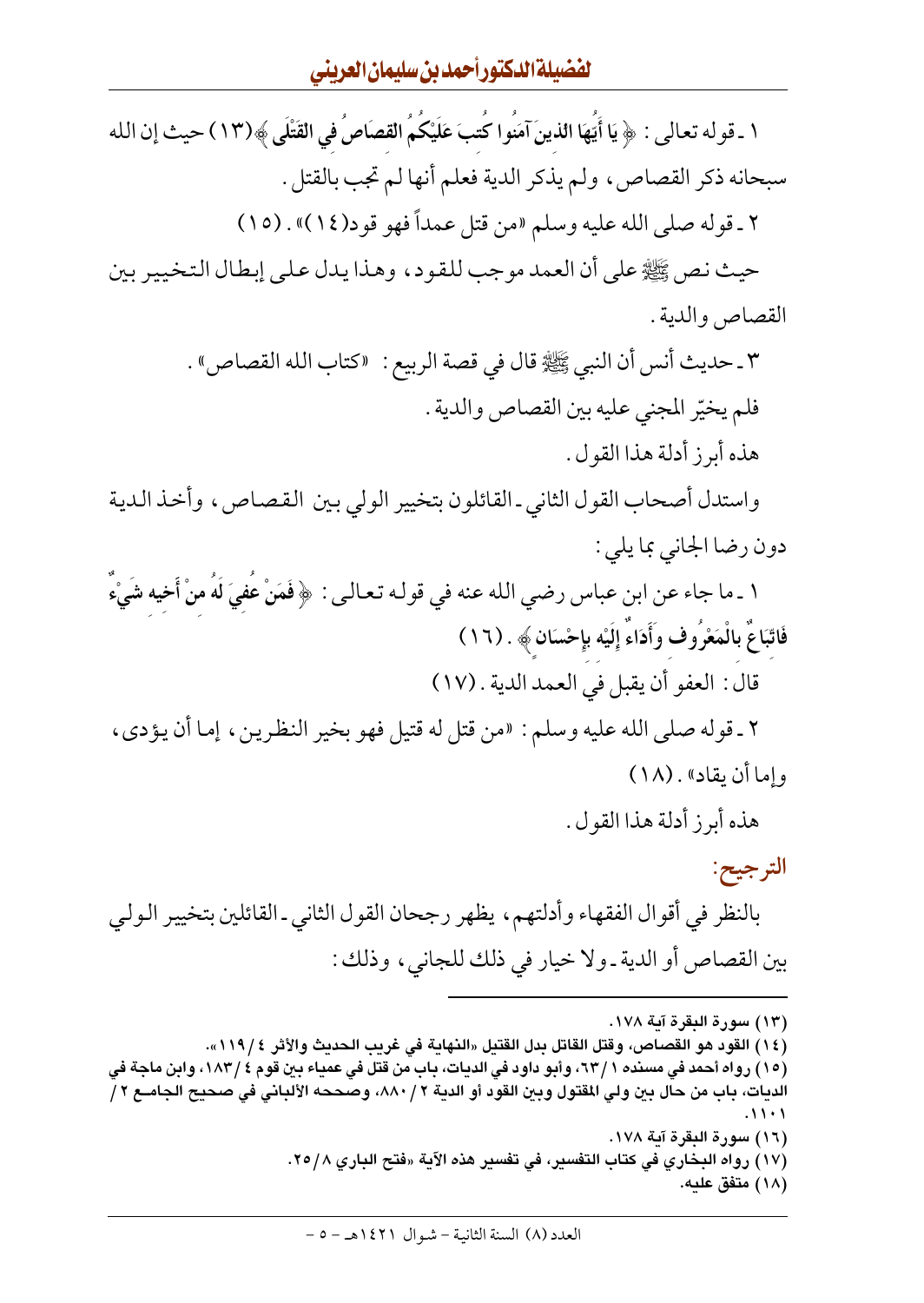ـ لأن أدلتهم صريحة في محل النزاع ، ومن أصرحها قوله ﷺ: «فهو بخير النظرين» . ـ وكذلك ما صح عن ابن عباس في تفسير الآية . ـ ثم إن الجاني مطالب بإبقاء نفسه ، والدية قدرها الشارع ، فوجب عليه الانصياع لها ، والإبقاء على نفسه لقوله تعالى: ﴿ وَلَا تَقْتُلُوا أَنفُسَكُمْ ﴾. (١٩) وأما ما استدل به أصحاب القول الأول فهي أدلة صحيحة صريحة في أن العمد يوجب القود لكن إيجاب القود لا يقتضي عدم التخيير ، إذ التخيير ثابت بأدلة أخرى ، وبهذا يجتمع شمل الأدلة . (٢٠) هذه نظرة موجزة حول موجب القتل العمد ، وقد نتج من البحث فيها أن لولي الدم أن

يقتص، وله أن يأخذ الدية بدل القصاص، وله أيضاً أن يصالح عن القصاص .



ويشتمل على خمسة مطالب : المطلب الأول : آراء العلماء في بيان ما يصح أن يكون بدلاً عن الصلح ونوعه، و مقدار ه .

- المطلب الثاني : الصلح على مال من جنس الدية . ـ المطلب الثالث : الصلح على مال من غير جنس الدية . المطلب الرابع : الصلح مقابل الحصول على مصلحة ، أو منفعة . المطلب الخامس : الصلح مقابل مغادرة الجاني أرض الجناية أبداً أو إلى مدة .
	- (١٩) انظر فتح الباري ٢١٤/١٢، المغنى ٤٧٥/٩.
	- (٢٠) انظر المراجع السابقة ، وشرح معاني الآثار ١٧٧/٣.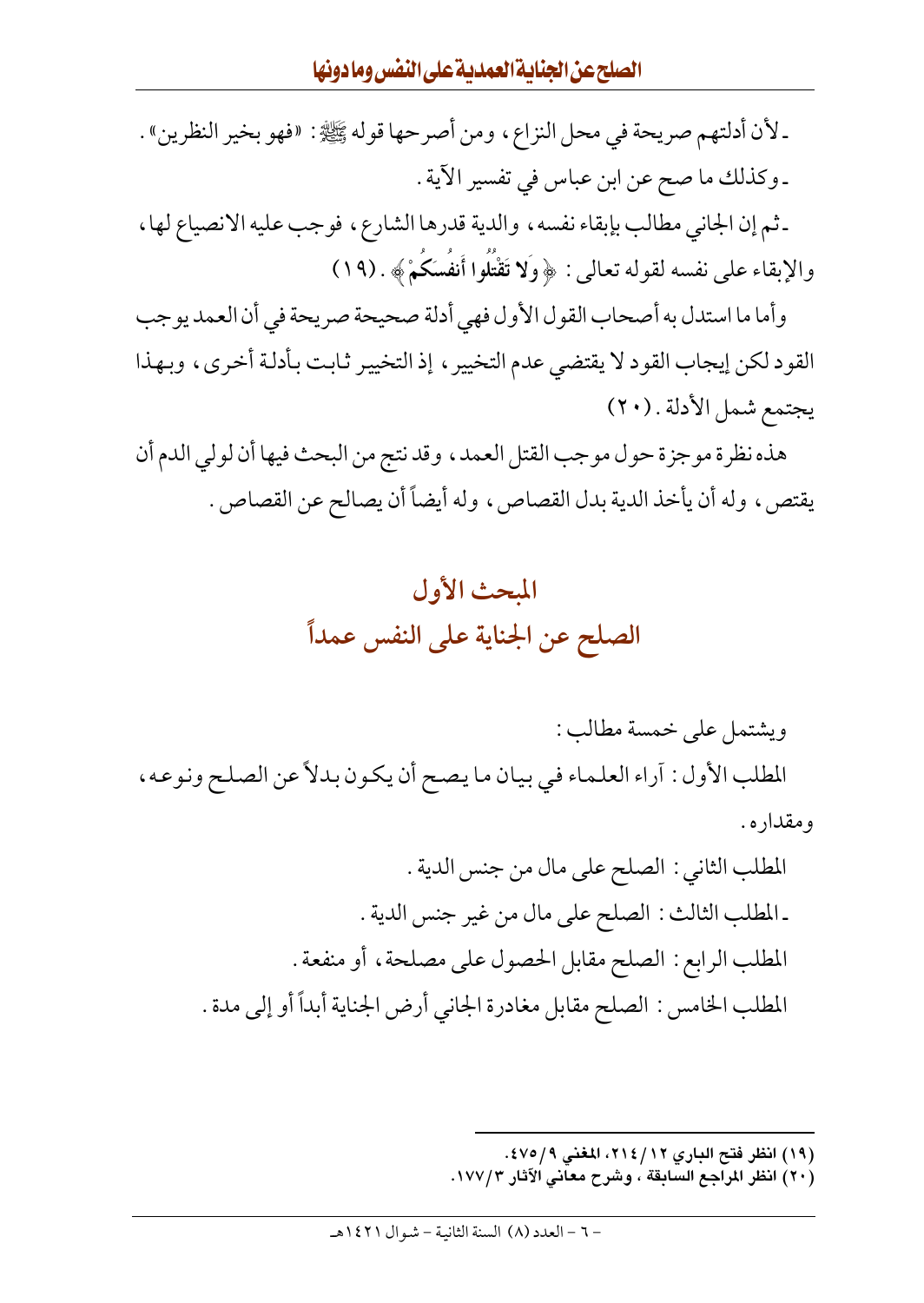#### المطلب الأول

آراء العلماء في بيان ما يصح أن يكون بدلاً عن الصلح، ونوعه، ومقداره:

تبين مما سبق جواز الصلح عن الجنايات على النفس ، وما دونها ، والصلح يكون على بدل، وهذا البدل لا بد له من شروط وضوابط، وهناك شروط عامة لا بد أن تتوافر في بدل الصلح سواء في العمد أو الخطأ، وهي :

أولاً : أن يكون البدل مالاً متقوّماً :

أي أن يكون طاهراً منتفعاً به انتفاعاً على وجه الاعتياد(٢١) فإن كان غير متقوّم، أو نجساً، أو لا يحل الانتفاع به في حال السعة والاختيار فسد الصلح . (٢٢)

ثانياً : أن يكون البدل معلوماً ، علماً نافياً للجهالة الفاحشة ، فإن كان مجهولاً جهالة فاحشة فسد الصلح؛ لأن تسليمه واجب، والجهل به يمنعه . (٢٣)

أما الجهالة غير الفاحشة فلا تمنع، لأن مبنى الصلح عن القصاص على المسامحة، فلا يكون القليل من الجهالة مفضياً إلى المنازعة ، فلا يمنع من الجواز . (٢٤)

ثالثاً : إذا كان البدل ديناً فيُشتَرط له القبض في المجلس ، كيلا يكون افتراقاً عن كاليء بكاليء . (٢٥)

(٢١) جاء في المقنع ٢ /١٢٧ «يصح الصلح عن القصاص بديات وبكل ما يثبت مهراً». وكونه مالاً يخرج ما ليس بمال كما لو صالحه عن حد القذف على القول بأنه حق للعبد فلا يجوز الصلح لأنه حق ليس بمالى.انظر المغنى ٣٣/٥. (٢٢) إذا فسد الصلح فإن كان عن دم عمد من غير جنس الدية، فقال أبو حنيفة يرجع بالدية، لأن الصلح فاسد ببذل ما صالح عنه وهو الدية. وقال أبو يوسف ومحمد بل يرجع إلى القيمة، وهذا هو الصحيح لأنــه تــعــذر تسليم ما جعله عوضاً فرجع في قيمته.

وإن كان الصلح عن الدية في الخطأ فيرجع إلى الدية لأنها البدل الأصلي، وهي مــقـدرة شــرعـــأ «انظر تبيـــين الحقائق ٥ / ٣٦، حاشية الدسوقي ٣ / ٣١٧، المغنى ٥ / ٢٨، المحلي ٤ / ٤٧٤ ».

(٢٣) جاء في شرح منتهي الإرادات ٢ /٢٦٣ «فإن وقع الصلح بمجهول لم يصح لأن تسليمه واجب، والجهل به ىمنغە».

(٢٤) جاء في بدائع الصنائع ٦ /٤٨ «وسواء كان «البدل» معلوماً أو مجهولاً جهالة غير فاحشة فلو صالح على عبد أو ثوب هروى جاز، لأن الجهالة قلَّتْ ببيان النوع، لأن مطلق العبد يقع على عبد وسط، ومطلق الثوب الهروي يقع على الوسط منه فتقل الجهالة فيصح الصلح.. والأصل أن كل جهالة تمنع صحة التسمية في باب النكــاح تمــنــع صحة الصلح عن القصاص وما لا فلا، لأن ما وقع عليه الصلح والمهر كل واحد منهما يجب بدلاً عما ليس بمال». (٢٥) جاء في المرجع السابق: بصح الصلح عن القصاص في النفس وما دونه سواء كان البدل عبناً أو دبناً، إلا إذا كان ديناً فيشترط القبض في المجلس احترازاً عن الافتراق عن دين بدين» وجاء نحو هذا في تبيين الحقائق  $.77/0$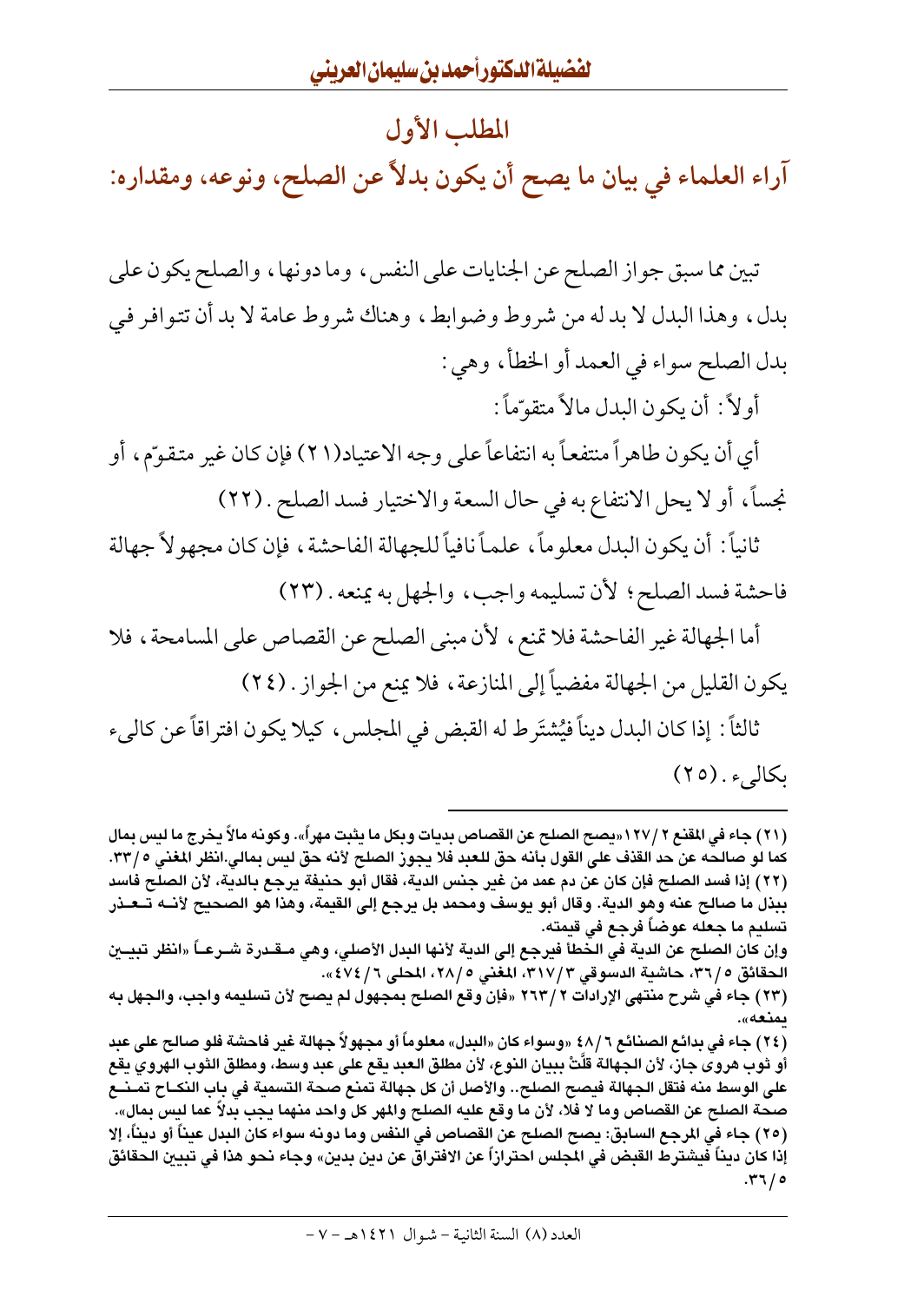رابعاً : أن يكون البدل حقاً للمُصالح(٢٦)، وأن يكون حقاً ثابتاً في المحل أيضاً . (٢٧) فمن خلال ذلك يتبين ما اشترطه الفقهاء في بدل الصلح، وأن كل ما جاز أن يكون مهراً جاز أن يكون بدلاً للصلح في الجنايات، كالأموال المعلومة والمنافع المعلومة، وما لا يصح مهراً لا يصلح بدلاً عن القود كالخمر ، والخنزير . (٢٨)

وأما ما يتعلق بمقدار الصلح فيختلف في العمد عن الخطأ :

أما في جناية العمد فإن موجبها القصاص، والقصاص ليس بمال، فله أخذ ما يريد سواء بقدر الدية، أو أقل، أو أكثر(٢٩) وليس في ذلك خلاف بين الفقهاء إلا ما ذكره بعضهم فيما إذا كان الصلح على مال من جنس الدية ، والخلاف في هذا ضعيف . (٣٠)



إذا تحقق القتل العمد الموجب للقود، واستحقه الأولياء فإنه يجوز في هذه الحالة أن يتصالح أولياء الدم مع القاتل على مال من جنس الدية(٣١) مقابل القصاص ، فإذا صولح القاتل على مال عن القصاص سقط القصاص ووجب المال الْمُصَالَح عليه قليلاً كان أو كثيراً .

(٢٦) ولذلك لا يجوز الصلح مع أحد على ألا يشهد عليه بما يوجب حداً كالزنى، لأن ذلك ليس بحق له، ومثل ذلك الصلح عن حد القذف وإن قيل إنه حق لله فلا يملكه فلا يجوز الصلح. وكذا لو صالح السارق على ألا يرفعه إلى السلطان فلا يجوز «انظر المغنى ٢٣/، الإنصاف ٢٤٧/٥». (٢٧) جاء في بدائع الصنائع ٤٩/٦ «فما لا يكون حقــاً له، أو لا يكون حقاً ثابتاً له في المحل لا يجوز الصلــح عنه». (٢٨) انظر المبسوط ١١/٢١. (٢٩) وذلك لأنه متصرف في حق نفسه إما باستبفاء كل حقه، أو بعضه وإسقاط الباقي، أو بالمعاوضة. (٣٠) جاء في المغنى ٤٧٨/٩ «من له القصاص له أن يصالح عنه بأكثر من الدية، وبقدرها وأقل منها لا أعلم فيها (٣١) جنس الدبة فيه خلاف بن الفقهاء: فأبو حنيفة ومالك والشافعي في القديم على أن الدبة تجب في الإبل أو الذهب أو الفضة، ويجزىء دفعها من أي نوع. وأما الصاحبان وأحمد فعلى أنها تجب من ستة أجناس وهي: الإبل وهي أصل الدبة، والذهب، والفضة، والبقر، والغنم، والحلل، والخمسة الأولى هي أصول الدبة عند الحنابلة. وذهب الشافعي في التجديد إلى أن الواجب الإبل أو قيمتها إن لم توجد «انظر بدائع الصنائع ٢٥٣/٧، بدائة المجتهد ٤٠١/٢، القوانين الفقهية ٣٤٧، مغنى المحتاج ٤ /٥٣، المغنى مع الشرح ٤٨٢/٩».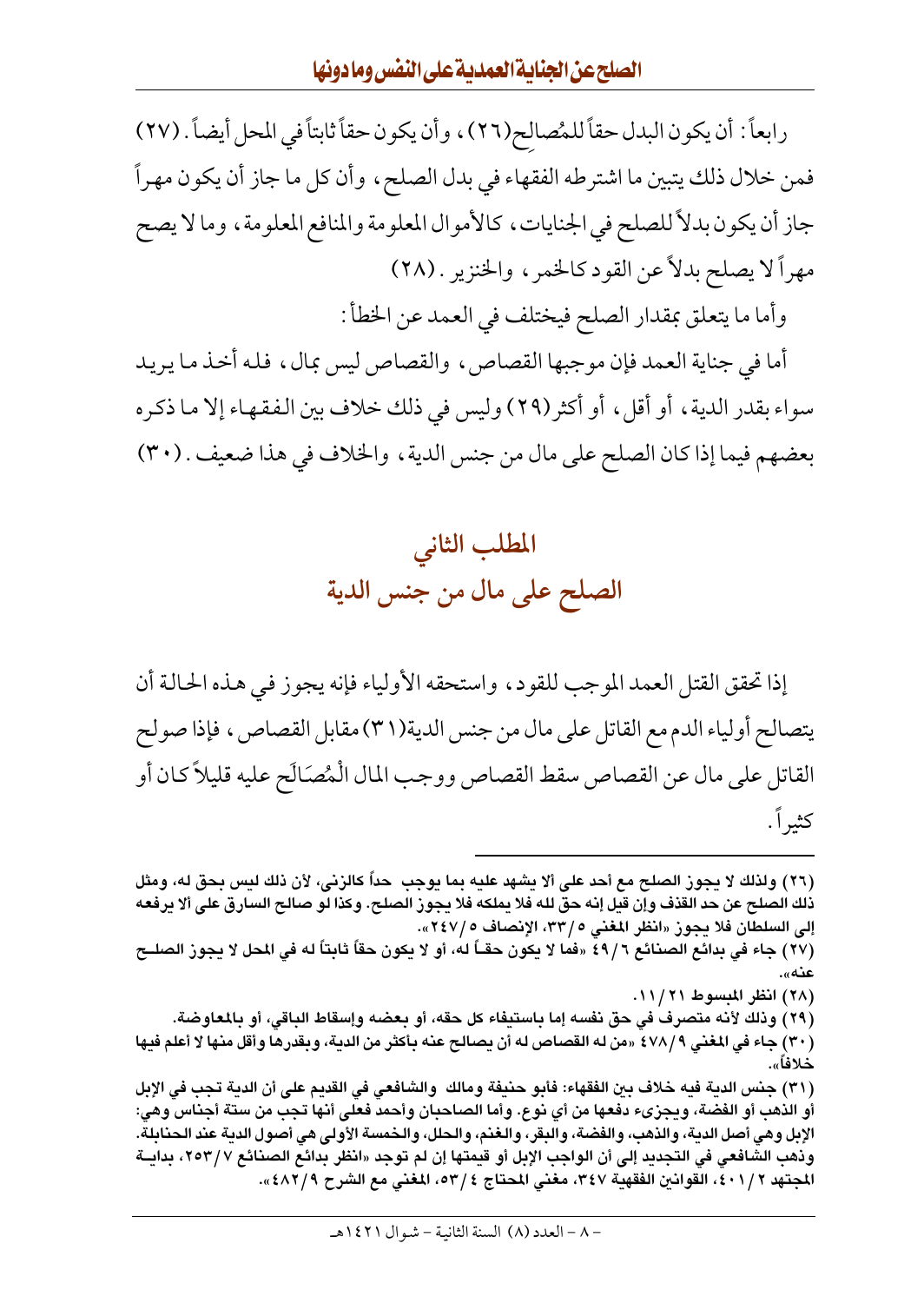وهذا الصلح لا يخلو من صورتين :

الصورة الأولى : أن يقع الصلح على الدية ، أو على أقل منها ـ من جنسها ـ فلا خلاف في جواز ذلك . (٣٢)

الصورة الثانية : أن يقع الصلح على أكثر من الدية ـ من جنسها ـ كأن تصالحوا على مائتي بعير فهذا جائز عند الجمهور من العلماء، من الحنفية(٣٣) والمالكية(٣٤) والحنابلة في الصحيح من المذهب(٣٥) والظاهرية . (٣٦)

وأما فقهاء الشافعية فلهم في هذا الصلح وجهان :

أحدهما : الصحة تبعاً للجمهور ، وبه قال النووي ـ رحمه الله ـ (٣٧)

الآخر : أنه لا يصح، حيث جاء في بعض كتبهم ما يدل على أنه إذا صالح على أكثر من الدية وقلنا الواجب من القود أو الدية أحدهما لا بعينه لغا الصلح(٣٨) بخلاف ما لو أوجبنا القود عيناً، والدية بدل عنه فيصح .

وهذا الخلاف فيما إذا وقع الصلح على إبل بالصفة الواجبة في جناية العمد، فإن كانت بغير صفتها : إما معنية أو في الذمة فيصح على القولين : وعمدة من قال بعدم الصحة من الشافعية هي :

(٣٢) جاء في مغنى المحتاج ٤ / ٥٠ «لو تصالحا على أقل من الدية صح بلا خلاف». وفي المغني مع الشرح ٤٧٨/٩ «من له القصاص له أن يصالح عنه بأكثر من الدية، وبقدرها وبأقل منها، لا أعلم في هذا اختلافاً». (٣٣) جاء في بدائع الصنائع ٤٩/٦ «يجوز الصلح عن القصاص على القليل والكثير» وفي المبسوط ٩/٢١ «والصلح من كل جناية فيها قصاص على ما قل من المال أو كثر فهو جائز». (٣٤) جاء في بلغة السالك ٢٥١/٢ «وجاز الصلح عن دم العمد بما قل وكثر». وفي شرح الخرشي ٢٧/٨ «يجوز صلح الجاني فيه «العمد » بقدر الدية أو أقل أو أكثر منها». (٣٥) جاء في المغني ٢٧/٥ «ومتى صالح عما يوجب القصاص بأكثر من ديته أو أقل جاز «وانظر الإنـصــاف ٤/١٠، وذكر في الفروع ٢٧٠/٤ عن بعضهم أنه لا يصح وقال في ٥/٦٦٨، «وله الصلح على أكثر منهــا فــي الأصح فيهما «وجاء في شرح منتهي الإرادات «فيصح عن قود يفوق ولو بلغ ديات أو قيل الواجب أحد شيئين». (٣٦) جاء في المحلي ٦ / ٤٧١ «ولا يجوز الصلح في غير ما ذكر.. إلا في أربعة أوجه.. وفي قتل نفس عوضاً من القود بأقل من الدية أو بأكثر». (٣٧) هو يحيى بن شرف بن مري بن حسن الحزامى الحورانى النووي، الشافعى أبو زكريا محيى الدين علامة بالفقه والحديث، مولده ووفاته في نوى من قرى حوران، من كتبه تهذيب الأسماء، وروضة الطالبين، والمجموع شرح المهذب ولم يكمله، توفي سنة ٦٧٦ هــ «الأعلام ١٤٩/٨». (٣٨) جاء في مغنى المحتاج ٥٠/٤ «ولو تصالح الولي والجاني عن القود على أكثر من الدية كالصلح عـلـي مائتي بعير لغا هذا الصلح إن أوجبنا أحدهما لا بعينه».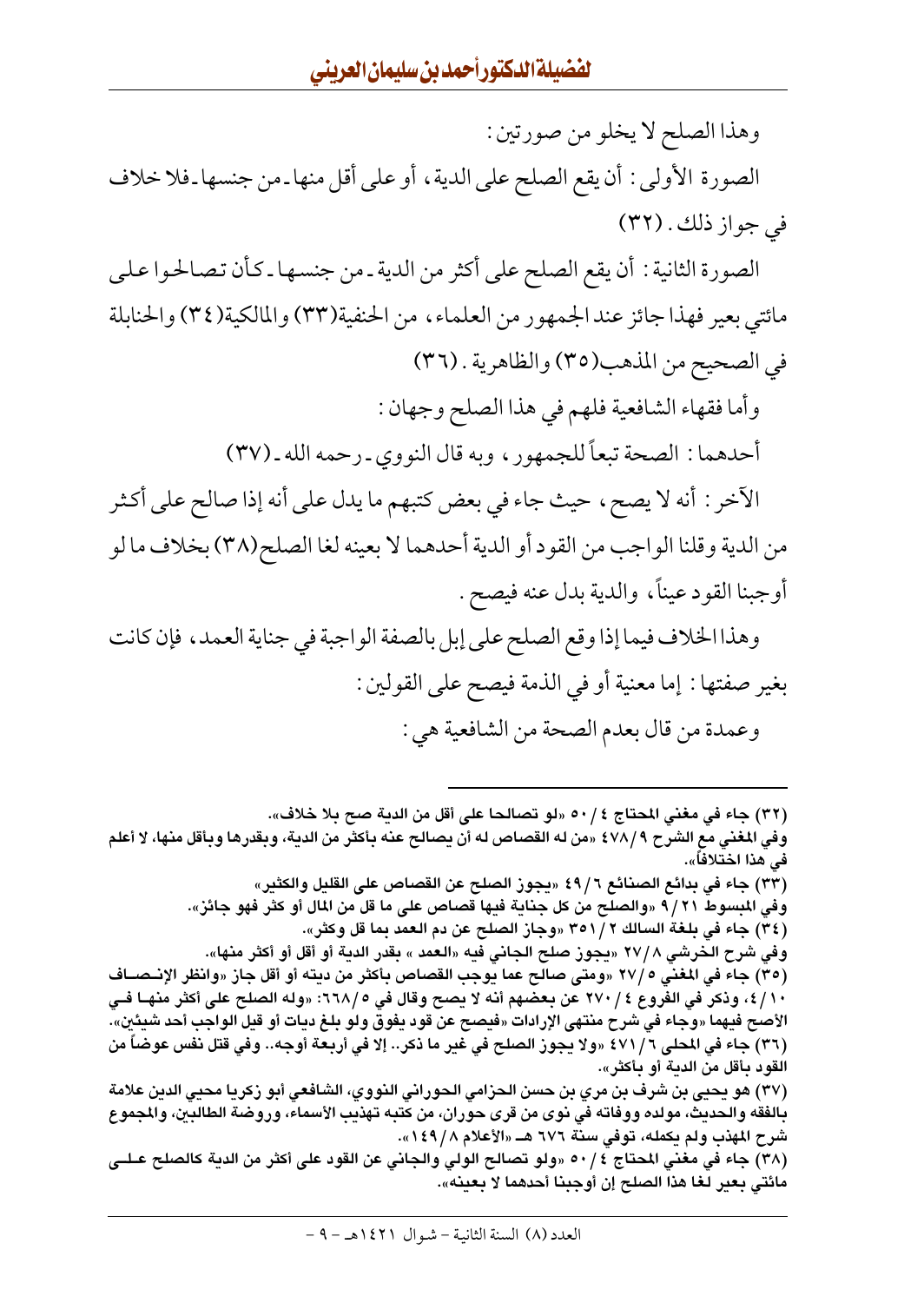أنه زيادة على الواجب نازل منزلة الصلح من مائة على مائتين . (٣٩)

وقد استدل الجمهور على الجواز بعدة أدلة، ومن أهمها :

١ ـ قوله تعالى : ﴿ فَمَنْ عُفِيَ لَهُ منْ أَخيه شَيْءٌ فَاتَّبَاعٌ بِالْمَعْرُوف وَأَدَاءٌ إِلَيْه بِإِحْسَان ﴾ . (٤٠) ومعناها من بذل له بدل أخيه المقتول مال، وذلك لا يكون إلا في الصلح سواء قل البدل أو كثر ، وقد روى أنها نزلت في الصلح عن دم العمد .

٢ ـ قوله ﷺ: «من قتل عمداً دفع إلى أولياء المقتول فإن شاؤوا قتلوا، وإن شاؤوا أخذوا الدية ، وهي ثلاثون حقة(٤١) وثلاثون جذعة(٤٢) وأربعون خلفة(٤٣) وذلك عقل العمد، وما صالحوا عليه فهو لهم وذلك تشديد العقل "(٤٤) قال الشوكاني (٤٥) ـ رحمه الله ـ: «دل هذا الحديث على جواز الصلح في الدماء بأكثر من الدية» . ١. هـ(٤٦)

٣ ـ وروى أن هدبة بن خشرم (٤٧) قتل قتيلاً فبذل سعيد بن العاص والحسن والحسين لابن المقتول سبع ديات ليعفو عنه فأبي ذلك وقتله» . (٤٨)

٤ ـ قالوا إنه عوض عن غير مال فجاز الصلح عنه بما اتفقوا عليه، لأنه مال يتعلق

(٣٩) انظر مغني المحتاج ٤ / ٥٠. (٤٠) سورة البقرة آية ١٧٨. (٤١) الحقة هي التي استحقت أن تركب ويحمل عليها، وأن يطرقها الفحل، وهي التي طعنت في السنة الرابعة. «تحرير ألفاظ التنبيه ١٠٤». (٤٢) الجذع كل شاب فتىّ، وهو من الإبل ما دخل في السنة الخامسة «النهاية في غريب الحـديـث والأثـر ١ /  $.07$ <sub>m</sub>. (٤٣) الخلفة الحامل من النوق، وتجمع على خلفات وخلائف «المصدر السابق ٢ /٦٨.». (٤٤) أخرجه أحمد في مسنده ٢٢/ ١٨٣، والترمذي في الديات، باب ما جاء في الدية كم هي في الإبل (١٣٨٧) 0 / ٧٧، وابن ماجة في الديات، باب من قتل عمداً (٢٦٢٦) ٨٧٧/٢، وحسنه الألباني في إرواء الغليل ٧ / ٢٥٩. (٤٥) هو محمد بن علي بن محمد بن عبدالله الشوكاني، فقيه مجتهد من كبار العلماء في اليمن، من أهل صنعاء، ولد بهجرة شوكان باليمن، له مصنفات تبلغ مائة وأربعة عشر مؤلفاً منها: السيل الجرار، ونيل الأوطار توفى سنة ١٢٥٠ هـ. «الأعلام ٢٩٨/٦». (٤٦) نيل الأوطار ٢٥٩/٥. (٤٧) هدبة بن خشرم بن كرز العذري من بني عامر بن ثعلبة، شاعر فصبح، وكان قتل زيادة بن زياد فقبض عليه سعيد بن العاص وكان والى المدينة إذ ذاك فحبس ثلاث سنين، ثم أقيد به «الإعلام ٧٨/٨، الكامل للمبرد ۰«۱٤٥۲/۳ (٤٨) هذا الأثر ذكره الفقهاء في هذا الاستدلال كالكاساني في بدائع الصنائع ٢٥٠/٧ وصاحب تكملة المجموع شرح المهذب ٣٦٦/٢٠، وابن قدامة في المغني ٤٧٨/٩، وذكره المبرد فى الكامل ١٤٥٢/٣ وذكر تمام القـصــة، ولكني لم أجده في كتب المحدِّثين مع طول البحث من غير يأس حتى وجدت المحدث الألباني ــ رحمه الله ــ قال في الإرواء ٢٧٦/٧: لم أره ا. هـــ والله أعلم.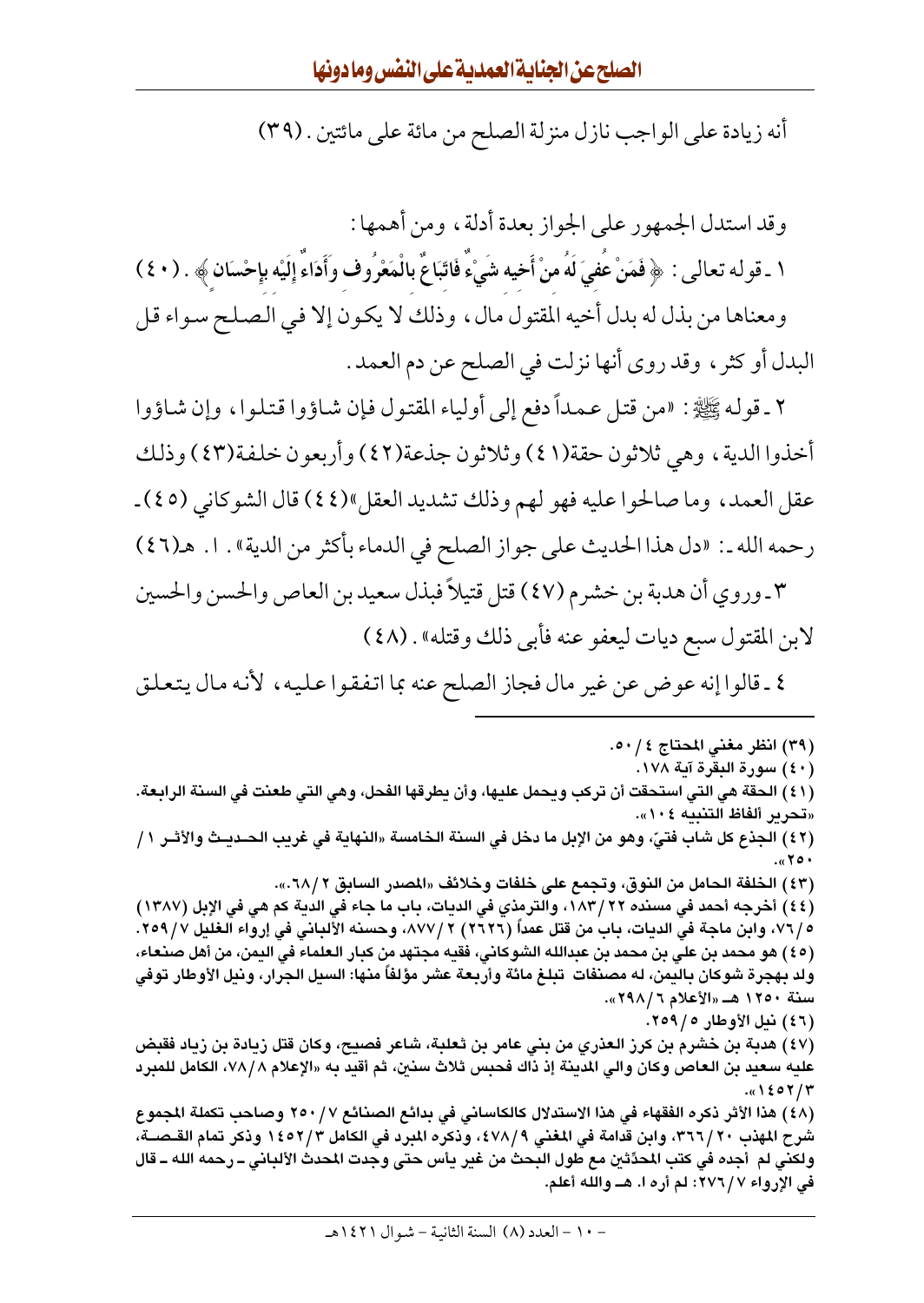باختيار المستحق والتزام الجاني فلا معنى لتقديره كالصداق وعوض الخلع . ٥ ـ قالوا : إنه مما لا يجري فيه الربا فصح بالقليل والكثير من جنس الدية أو من خلافها . ٦ ـ قالوا إنه حق ثابت لولي الدم يجري فيه العفو مجاناً فكذا تعويضه . (٤٩)

الترجيح: من خلال ما سبق من الأدلة يتبين رجحان قول الجمهور لقوة أدلتهم، وصراحتها في محل النزاع . وإذا تقرر ذلك وجب على الجاني دفع ما اصطلحوا عليه لأولياء الدم حالاً، إن لم

يحصل بينهم اشتراط التأجيل . (٥٠)

## المطلب الثالث الصلح على مال من غير جنس الدية

يجوز أن يتصالح ولي الدم مع القاتل عن القصاص على مال من غير جنس الدية . فلهم عقد الصلح على غير مقادير الدية من سائر الأموال ، والعروض ، إلا أنه يُشترَط القبض في المجلس إذا كان ما وقع عليه الصلح ديناً في الذمة(٥١) كيلا يكون افتراقاً عن كالىء بكالىء .

وسواء كان هذا الصلح على قدر الدية أو أقل أو أكثر ، كل ذلك جائز ، ويظهر هذا جلياً من كلام الفقهاء ـ رحمهم الله ـ بلا خلاف في هذه المسألة ، بالقليل والكثير .

- (49) ينظر في هذه الأدلة: بدائع الصنائع ٧/ ٢٥٠، تبيين الحقائق ٦/ ١١٣، اللباب ٢/ ١٦٥، مغني المحتاج ٤/ ٥٠، المغنى مع الشرح ٤٧٨/٩، شرح منتهى الإرادات ٢ /٢٦٥. (٥٠) جاء في اللباب شرح الكتاب ١٤٩/٣ «وإن لم يذكروا حاَلاً ولا مؤجلاً فهو حال» وجاء فى بلغة السالك ٢ / ٣٩٦ «وأما إذا صالح الجاني على دنانير أو دراهم أو عروض فلا اختلاف في أنها تكون حألة».
	- (٥١) وقد تقدم هذا في شروط بدل الصلح.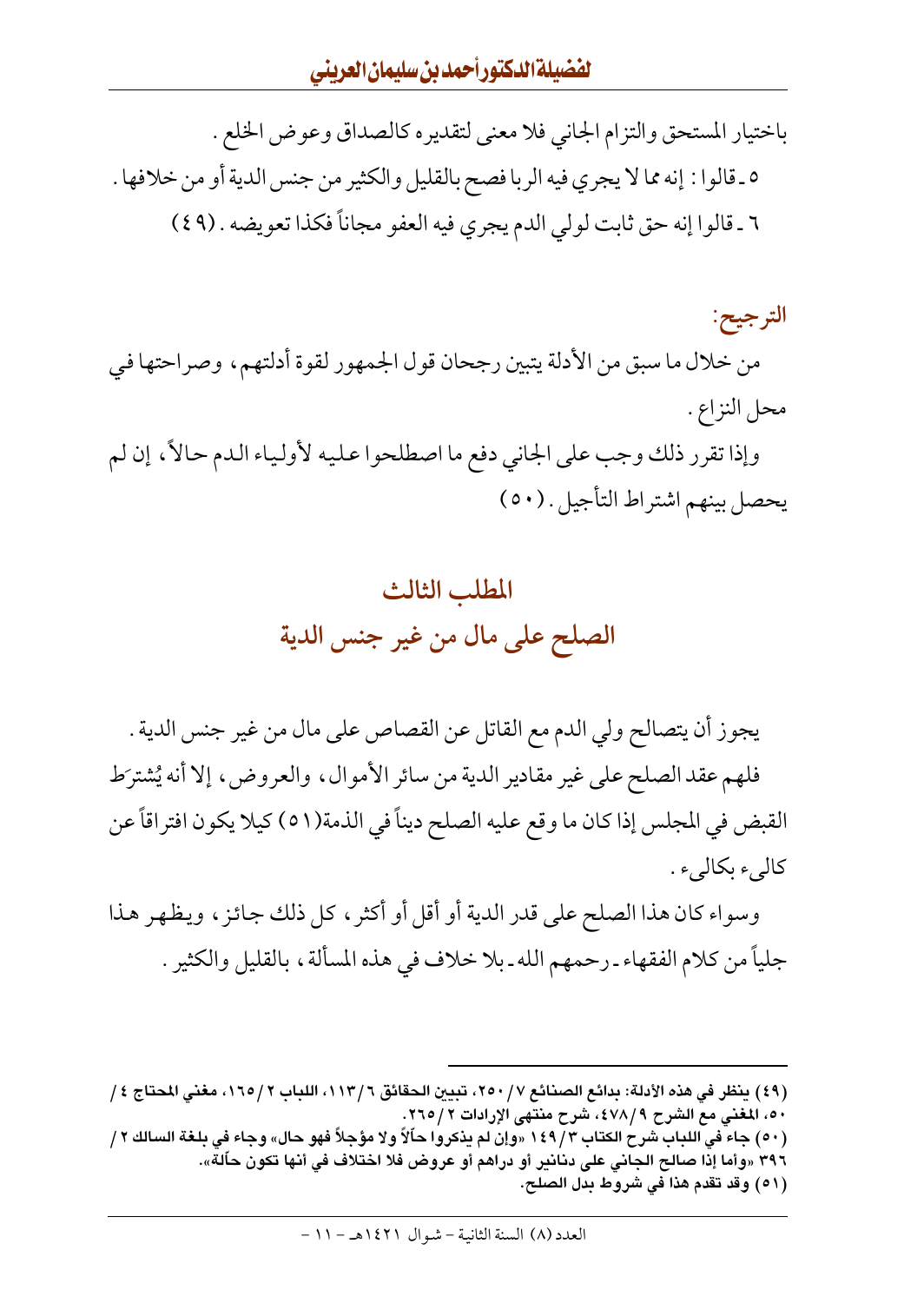فقد صرح بذلك فقهاء الحنفية(٥٢) والمالكية(٥٣) والشافعية(٥٤) والحنابلة(٥٥) والظاهرية . (٥٦)

وإنما جازت هذه الصورة لأن الدية في الجناية العمدية غير متقررة، وإنما هي بدل عن القصاص، فلما كان ذلك كذلك فلا مدخل للربا هنا، وإنما الأمر مبنى على مصالحة الطر فين بتر اضيهما .

## المطلب الرابع الصلح مقابل الحصول على مصلحة، أو منفعة

يجوز أن يقع الصلح عن القصاص مقابل مصلحة ، أو منفعة ، إذا كانت تلك المصلحة ، أو المنفعة معلومة ، وتصلح صداقاً؛ لأنها إذا كانت كذلك فيجوز استحقاقها عوضاً في الصلح عن الأموال، ففي الصلح عن القصاص من باب أولى . وقد صرحت بذلك كتب الفقهاء من الحنفية(٥٧) ، والمالكية(٥٨) ، والشافعية(٥٩) ،

(٥٢ ) جاء في بدائع الصنائع ٢٥٠/٧، بعد أن ذكر الاستدلال بآية العفو قال: «فيدل على جواز الصلح، وسواء كان بدل الصلح قليلاً أو كثيراً، من جنس الدية، أو من خلاف جنسها حــالاً أو مؤجلاً» وجاء في حاشية شلبي علي تبيين الحقائق ١١٣/٦ «وإذا كان الصلح علي خلاف الجنس يجوز وإن زاد علي قدر الدية» وفي تبـيــين الحقائق ٣٦/٥ «ولو وقع الصلح على غير مقادير الدية جاز كيفما كان».

(٥٣) جاء في شرح الخرشي ٨ /٢٧ «يجوز صلح الجاني فيه «العمد» على ذهب أو ورق أو عرض، قدر الدية، أو أقل، أو أكثر منها» وفي بلغة السالك ٢ / ٣٩٤ «وجاز صلحه في دم العمد بأقل من دية المجنى عليه أو أكثـر منها بذهب، أو فضة، أو عرض؛ لأن الراجح أنها في العمد غير متقررة».

(٥٤) جاء في روضة الطالبين ٢٤٠/٩ «لو عفا أو صالح عن القصاص على مال قبل أن يعفو عن الدية فإن كان المصالح عليه من غير جنس الدية جاز سواءً كانت قيمته بقدر الدية أم أقل أو أكثر » وفي مغني المحتاج ٤٩/٤ «ولو عفا على غير جنس الدية، أو صالح غيره عليه ثبت ذلك وإن كان أكثر من الدية إن قبل الجاني».

(٥٥) جاء في شرح منتهى الإرادات ٢ /٢٦٦ «ويصح الصلح عما تقدم «وقد ذكر منها القود» بما يثبت مهراً في نكاح من نقد أو عرض قليل أو كثير حالاً ومؤجلاً».

(٥٦) جاء في المحلي 1 / ٤٧١ «ويجوز الصلح في قتل نفس عوضاً من القود بأقل من الدية أو بأكثر وبغير ما يجب في الدية».

(٥٧) جاء في المبسوط ١٢/٢١ «ولو صالحه عن دم العمد على سكني دار، أو خدمة عبد سنة جاز لأن المنفعة المعلومة يجوز استحقاقها عوضـــاً في الصلح عن المال ففي الصلح عما ليس بمال أولي» وقــال ص ١٣ «ولــو صالحه على أن عفا الآخر عن قصاص له مقابل رجل آخر كان جائزاً، لأن كل واحد منهما أسقط حقه عما له من القود، وكل واحد منهما متقوم صالح للاعتياض عنه فيجوز أن يجعل أحدهما عوضاً عن الآخر».

(٥٨) جاء في المدونة ٤ / ٤٦٠ «قلت: أرأيت المدبر إذا قتل عمداً فعفا أولياء القتيل على أن يأخذوا خدمته أيكون ذلك لهم؟ قال: نعم».

(٥٩) جاء في مغني المتاج ٢ /٥٢ «ولو وجب لرجل قصاص على امرأة فنكحها عليه بأن جعله صـداقــأ لها جاز».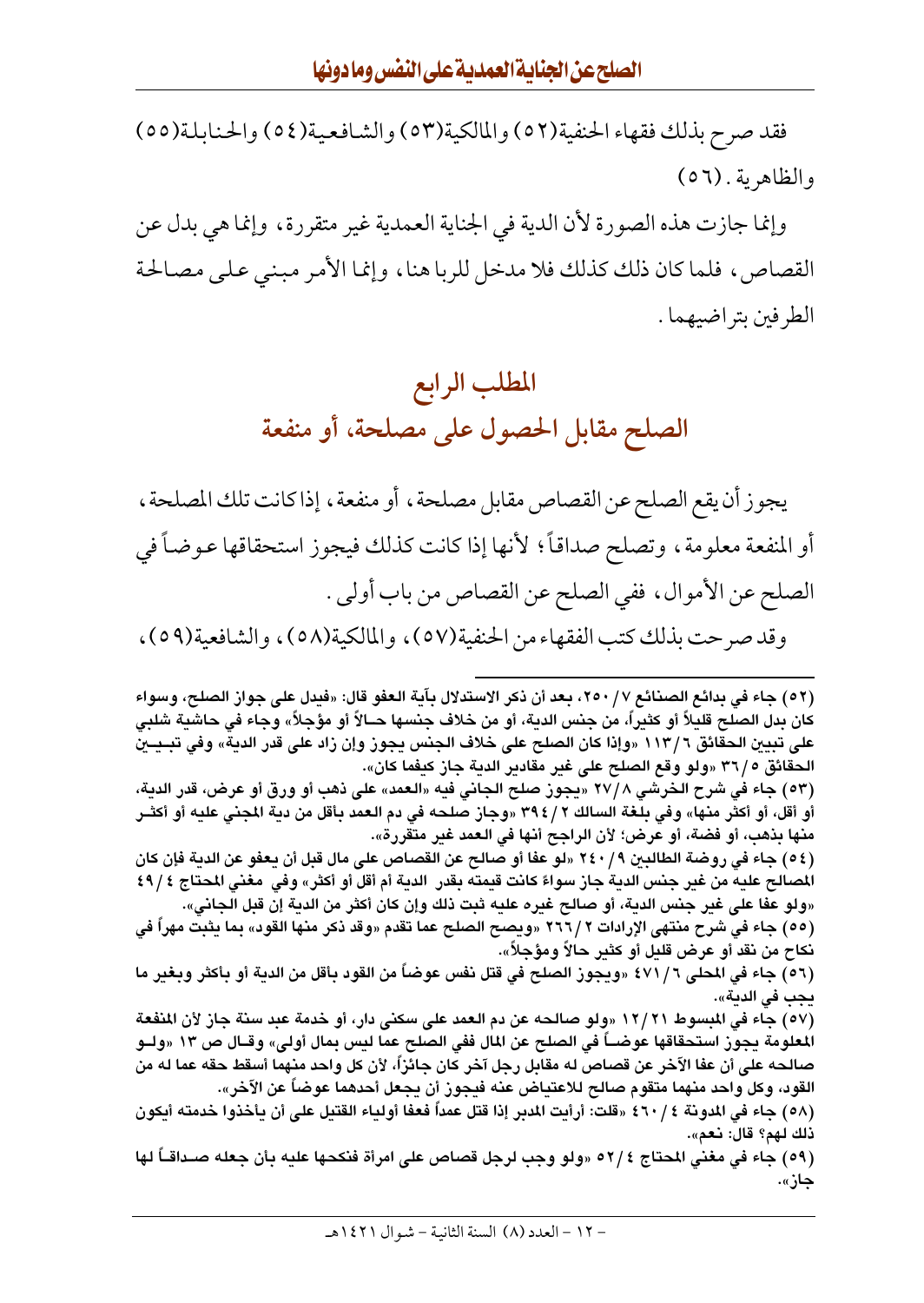والحنابلة(٦٠)، والظاهرية . (٦١) ولم يذكروا في ذلك خلافاً، فعلى هذا لو صالح الأولياء الجاني على سكني دار ، أو خدمة عبد مقابل القصاص جاز ذلك . أو صالحوه على أن يسقط عنهم قصاصاً لأخر جاز أيضاً، والله أعلم.

# المطلب الخامس الصلح مقابل مغادرة الجاني أرض الجناية، أبداً، أو إلى مدة

قد يقع الصلح عن دم العمد بشرط أن يرتحل القاتل عن بلد أولياء الدم نهائياً بألا يعود إليها، أو بأن يرتحل مدة محددة من الزمن يحددونها له، فإن عاد فمن حقهم أن يقتصوا إن كان بعد ثبوت الدم، أو يعاودوا الخصومة إن كان قبل ثبوت الدم .

ولم أجد فيما توصلت إليه من تكلم عن هذه الصورة من الصلح إلا فقهاء المالكية ـ رحمهم الله ـ وشيخ الإسلام ابن تيمية ـ رحمه الله ـ .

ثم إن المالكية لهم أقوال في هذا الصلح وهي كالتالي :

الأول : رأي ابن القاسم، حيث قال : إن الصلح في هذه الحالة يعتبر منتقضاً ويرجع بدية كاملة، لأنه لا مقابل له مالي متقوم، فالصلح منتقض ويرجع به إلى دية العمد، ويسقط القصاص اعتداداً بالعفو .

الثاني : رأي ابن كنانة ، حيث يرى أن الشرط باطل ، والصلح جائز ، ولم يبين مقابل الصلح أهو عفو مطلق، أو مال .

الثالث : رأي ابن نافع(٦٢) حيث يرى أنه ينتقض الصلح ويعود الشخص إلى

(٦٠) جاء في المقنع ٢ /١٢٧ «يصح الصلح عن القصاص بديات وبكل ما يثبت مهراً».

(٦١) جاء في المحلي ٤٧٤/٦ «ومن صالح عن دم أو .. بشيء معين فذلك جائز».

<sup>(</sup>٦٢) هو أبو محمد عبدالله ويعرف بالأصغر، بن نافع بن ثابت بن عبدالله بن الزبير رضى الله عنهما، فقيه، محدث، أمين، سمع مالكاً وصحبه أربعين سنة، روى عنه ابنه أحمد، والزبير بن بكار، ويحيى بن يحيى الأندلسي، خرج عنه مسلم، توفي سنة ٢١٦ هـ. «شجرة النور الزكية ٥٩».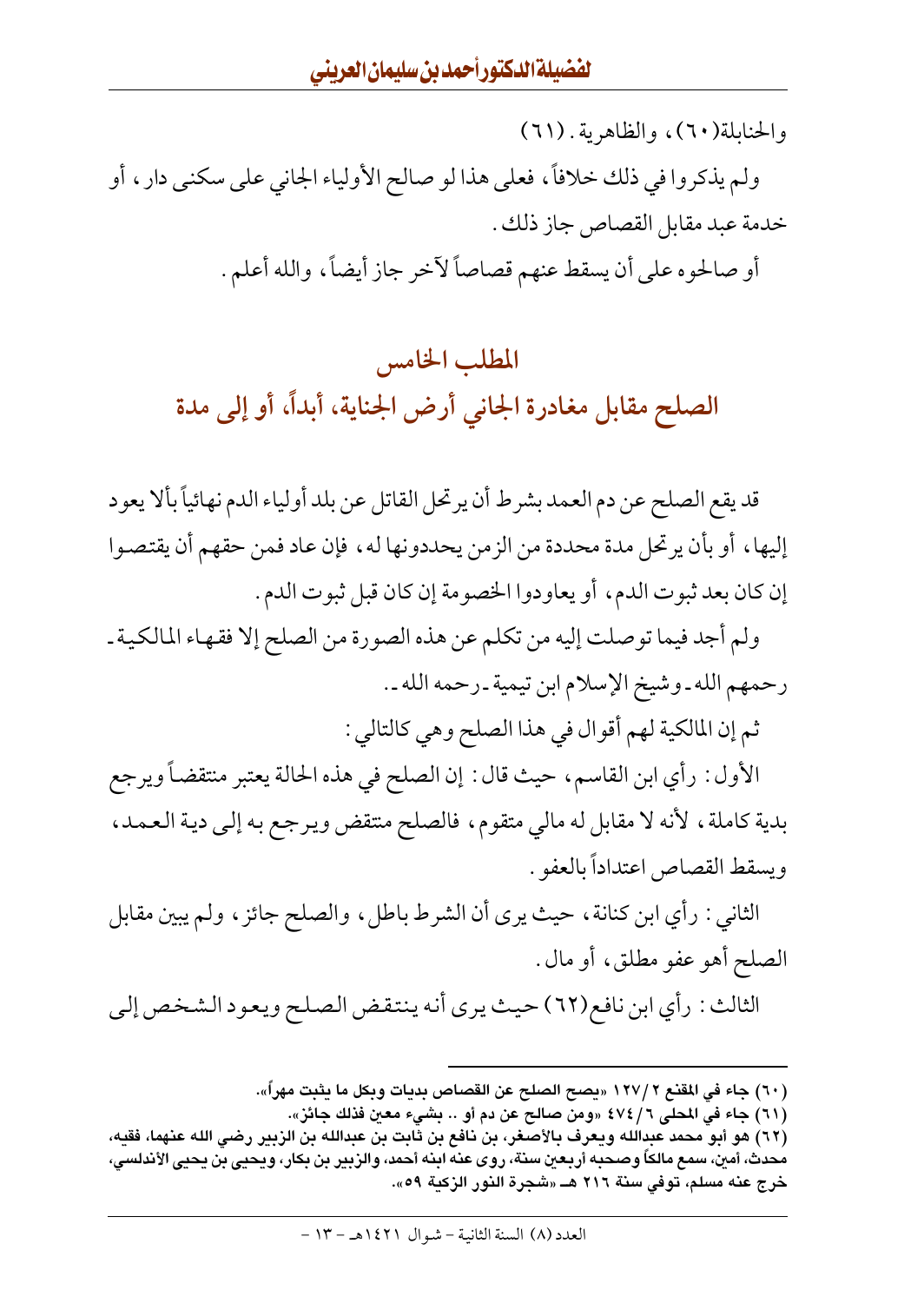القصاص .

الرابع : رأي المغيرة(٦٣) حيث يرى أن الشرط جائز ، والصلح لازم، وقد أعجب الإمام سحنون(٦٤) رحمه الله ـ بهذا الرأي ـ رأى المغيرة ـ وراّه حسناً . (٦٥)

وعلى ذلك فإذا التزم القاتل أنه إن عاد للبلد فلهم القود أو الدية ثم لم يرتحل بعد الاتفاق، أو ارتحل ثم عاد، وكان الدم قد ثبت كان لهم القود في العمد، فإن لم يثبت الدم كان لورثة المقتول الحق في المخاصمة من جديد، ولا يكون الصلح قاطعاً لخصومتهم لانتقاضه بعدم رحيله ، أو عوده بعد رحيله قبل المدة التي حددت له .

وهذا الرأى الأخير هو الذي تطمئن إليه النفس، وتعضده القواعد الشرعية، وهو ما استحسنه سحنون، ومال إليه شيخ الإسلام ابن تيمية ـ رحمهما الله ـ (٦٦) وأفتى به

(٦٥) جاء في بلغة السالك ٢ / ١٥١ «ولو وقع الصلح على أن يرتحل القاتل من بلد الأولياء، فقال ابن القاسـم الصلح منتقض ولصاحب الدم أن يقوم بالقصاص، ولو ارتحل الجاني، وقال المغيرة يجوز ويحكم على القاتل ألا يساكنهم أبداً كما شرطوه، وهذا هو المشهور المعمول به، واستحسنه سحنون، وعليه فإن لم يرتحل القاتل أو عاد وكان الدم قد ثبت كان لهم القود في العمد، والدية في الخطأ، وإن لم يثبت كان لورثــة الــقــتــول الــعــود للخصام، ولا يكون الصلح قاطعاً لخصامهم لانتقاضه» وفي حاشية الدسوقي ٢ / ٢٦٣ «لو صالح الجاني ولي الدم على شيء بشرط أن يرتحل من البلد ولا يعود إليهـا أصــلاً، أو بـعد مدة فأقوال ابن كنانة: الشرط باطـل والصلح جائز. وقال ابن القاسم: لا يجوز الصلح وينتقض ويرجع لدية كاملة، وقال: ابن نافع ينتقض الصلح ويقتص، وقال المغيرة: الشرط جائز، والصلح لازم، وكان سحنون يعجبه قول المغيرة ويراه حسناً، فإن التزم القاتل أنه إن عاد للبلد فلهم القود أو الدية كان لهم ذلك».

(٦٦) جاء في الاختيارات الفقهية ٢٩٣ «وإذا عفا أولياء المقتول عن القاتل بشرط ألا يقيم في هذا البلد، ولم يف بهذا الشرط لم يكن العفو لازماً، بل لهم أن يطالبوه بالدية في قول أكثر العلماء، وبالدم في قول آخر، وسواء قيل هذا الشرط صحيح أم فاسد يفسد به العقد أو لا؟» وجاء مثل هذا أيضاً في مختصر الفتاوى المصرية ٩٩٢ وجاء في مجموع فتاوى ابن تيمية ٢٤/٣٤ «وسئل ــ رحمه الله ــ عن رجل قتل قتيلاً، وله أب وأم، وقد وهبا للقاتل دم ولدهما وكتباً عليه حجة أنه لا ينزل بلادهم، ولا يسكن فيها ومتى سكن في البلاد كان دم ولدهما على القاتل، فإذا سكن فهل يجوز لهم المطالبة بالدم أم لا؟ فأجاب: الحمد لله، إذا عفوا عنه بهذا الشرط، ولم يف بهذا الشرط لم يكن العفو لازماً، بل لهم أن يطالبوه بالدية في قول بعض العلماء والدم في قول آخر، وسواء قيل هذا الشرط صحيح أم فاسد، وسواء قيل يفسد العقد بفساده أو لا يفسد، فإن ذينك القولين مبنيان على هذه الأقوال». قلت وفي قوله ــ رحمه الله ــ «لم يكن العفو لازماً، بل لهم أن يطالبوه» في هذا تصريح بجواز الصلح في هذه الصورة وترتب آثاره عليه لأنه جعل من حقهم الرجوع عند عدم الوفاء.

<sup>(</sup>٦٣) هو المغررة بن عبدالرحمن المخزومي، الإمام، الفقيه، أحد من دارت عليه الفتوى بالمدينة بعد مالك، شـقـة أمن، سمع أباه، وهشام بن عروة، ومالكاً، وعنه أخذ جماعة ۖ وخرج له البخاري، ولد سنة ١٣٤ هـ وتوفي سنة ۱۸۸ هــ «شجرة النور الزكية ٥٦».

<sup>(</sup>٦٤) هو أبو سعيد، عبدالسلام بن سعيد بن حبيب التنوخي، القيرواني، أصله من حمص حافظ، عابد، إمــام، عالم، ورع، زاهد، اتفق على فضله وإمامته. انتهت إليه الرئاسة في العلم، وعليه المعول في المشكلات، وإلــيــه الرحلة، ومدونته عليها الاعتماد في المذهب، ولّي القضاء سنة ٢٣٤ هـ. ومات وهو يتولاه سنة ٢٤٠هـ. «شجرة النور الزكبة ٦٩».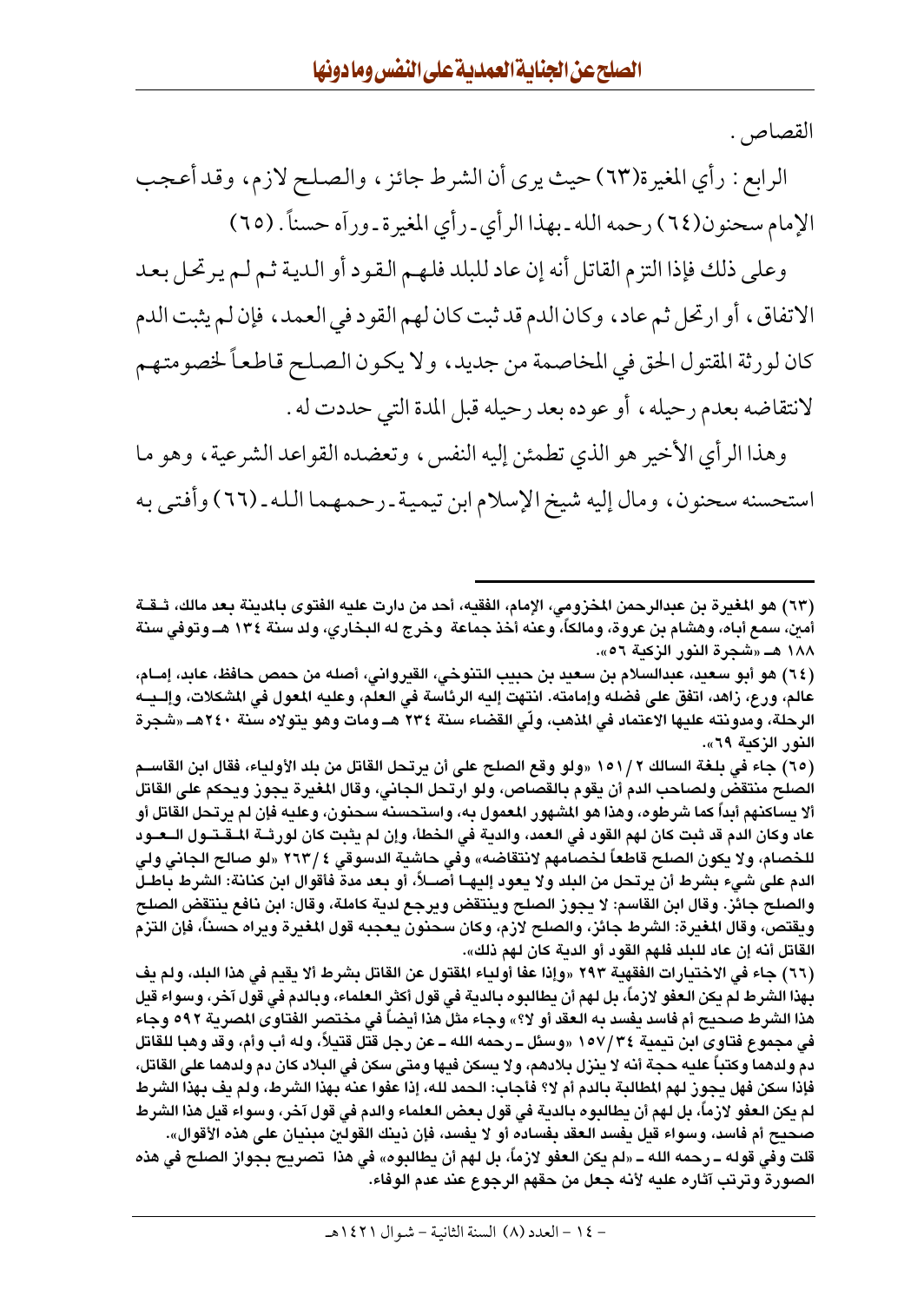سماحة مفتى الديار السعودية الشيخ محمد بن إبراهيم أل الشيخ(٦٧) ـ رحمه الله ـ (٦٨) وذلك للأدلة الآتية :

١ ـ أن المسلمين على شروطهم، فإذا رضي الجاني والأولياء بهذا الشرط فلا محذور فيه .

٢ ـ أن الأولياء لهم أن يصالحوا الجاني على عوض مالي، أو منفعة، أو مصلحة كما تقدم، وقد يكون في رحيل الجاني مصلحة، وهو حق رضوا بإسقاطه مقابل هذا الشرط الذي رضي الجاني بالتزامه، فلا محذور في ذلك.

٣-إذا لم يف بهذا الشرط بأن لم يرتحل ، أو ارتحل ثم عاد قبل انقضاء المدة فلهم الرجوع عليه ـ كما هو موضح ـ لأنه لم يَف بما التزمه ، فكما لو لم يؤد العوض المتفق عليه بينهم .



وفيه مطلبان : المطلب الأول : الصلح عن الشجاج والجروح المطلب الثاني : الصلح عن الأطراف والمنافع .

<sup>(</sup>٦٧) هو محمد بن إبراهيم بن عبداللطيف من آل الشيخ محمد بن عبدالوهاب، فقيه حنبلي، كان المفـتـي الأول للبلاد السعودية. مولده ووفاته في الرياض، ولد سنة ١٣١١هـ. وفقد بصره في الحادية عشــرة مــن عــمــره، ودرس وتعلم، وتصدى للتدريس وعين مفتياً للمملكة، ثم رئيساً للقضاة، فرئيساً للجامعة الإسلامية، ورئيساً للمجلس التأسيسى لرابطة العالم الإسلامى، ورئيساً لتعليم البنات سنة ١٣٨٠هــ من مؤلفاته «الجواب المستقيم» و«تحكيم القوانين» وفتاواه في عدة مجلدات توفي ــ رحمه الله ــ سنة ١٣٨٩هــ «الأعلام ٣٠٦/٥».

<sup>(</sup>٦٨) ونص الفتوى «من محمد بن إبراهيم إلى حضرة المكرم رئيس الديوان الـعالي الموقر السلام عليكم ورحمة الله وبركاته وبعد فقد جرى الاطلاع على المعاملة المحالة إلينا بخطاب الديوان الــعــالــى رقــم ١٤/٧/ ٢٢٢٠ وتاريخ ١٣٧٦/٩/٨- الخاص بتنازل ورثة القتيل..... عن قاتل مورثهم..... تنازلاً كلياً من القصاص والدية بشرط مغادرة القاتل بلاد «قنا والبحر» مدى الحياة، ونفيدكم أن هذا التنازل صحيح ما دام ملتزماً شرطه والله يحفظكم ا. هــ «فتاوى ابن إبراهيم ٢٨٨/١١».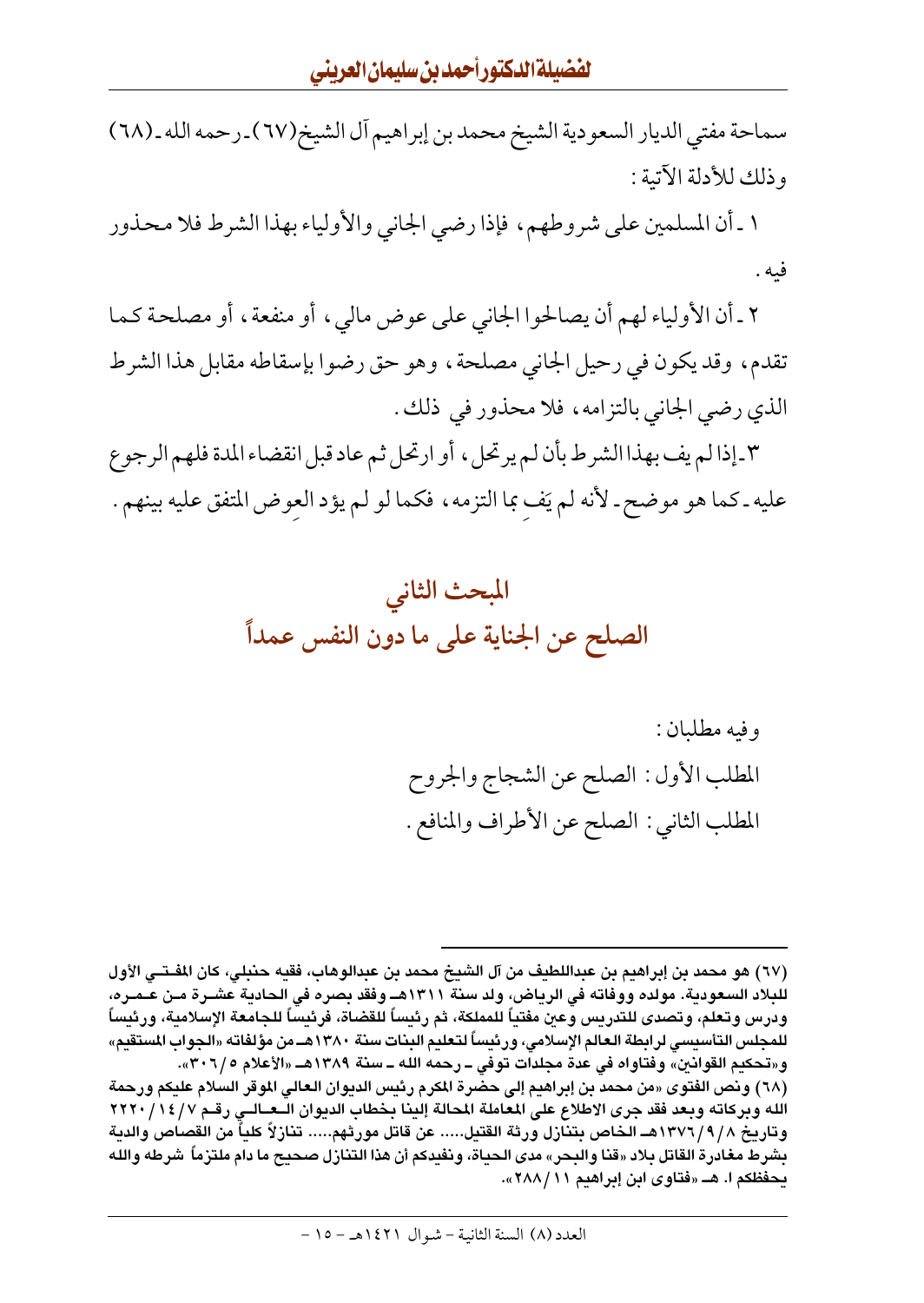## المطلب الأول الصلح عن الشجاج والجروح الشجاج : جمع شجة ، وهي في الرأس خاصة في الأصول، ثم استعملت في غيرها من الأعضاء، يقال : شجّه يشجّه شجّاً وهو أن يضربه بشيء فيجرحه فيه، ويشقّه . والجراح ما في غير الرأس من الجسم، ۖ فالجرح أعم من الشجة، والشجة أخص منه(٦٩) والعقوبة في الشجاج والجراح نوعان : ١ ـ عقوبة أصلية وهي القصاص إن أمكن . ٢ ـ عقوبة بدلية وهي الأرش . (٧٠) والكلام في موجبها يرجع إلى خلاف الفقهاء السابق في موجب الجناية العمدية والشجاج المنقولة عن العرب باعتبار تسميتها عشر ، وهي على الترتيب(٧١): ١ ـ الحارصة : وهي التي تحرص الجلد؛ أي تشقه قليلاً ولا تدميه . ٢ ـ البازلة : وتسمى الدامية والدامعة لقلة سيلان الدم منها ؛ أي أنه يسيل قليلاً . ٣ ـ الباضعة : وهي التي تبضع اللحم؛ أي تشقه بعد الجلد . ٤ ـ المتلاحمة : وهي الغائصة في اللحم، فاشتقت منه . ٥ ـ السمحاق : وهي التي بينها وبين العظم قشرة رقيقة تسمى السمحاق . وهذه الخمس الأولى لا مقدر فيها، بل فيها حكومة . (٧٢) لأنه لا توقيف فيها في الشرع فكانت كجراحات بقية البدن . (٧٣) ويلي هذه الخمس خمس مقدرة وهي :

(٦٩) النهاية ٢ / ٤٤٥، أنيس الفقهاء ٢٩٣، حاشية ابن قاسم على الروض المربع ٢٦٧/٧. (٧٠) الأرش: اسم للواجب على ما دون النفس وهو نوعان: أرش مقدر في الشرع وأرش غير مقدر. أنيس الفقهاء ه ۲۹. (٧١) وهذا الترتيب مبدوء بالأخف كما فعل الفقهاء رحمهم الله. (٧٢) والحكومة أن يُقوَّم العبدُ صحيحاً وجريحـــاً فما نقصت الجراحة من القيمة يعتبر من الدية، فإن نقصت عشر القيمة بجب عشر الدية وهكذا (تبيين الحقائق ٦ / ١٣٣). (٧٣) قال الوزبر: هذه الخمس لبس فبها تقدير شرعي بإجماع الأئمة الأربعة إلا ما روي عن أحمد من أنه ذهب إلى حكم زيد في ذلك، قال: وأجمعوا على أن في كل واحدة منها حكومة بعد الاندمال. وقال: الظاهر من مذهب أحمد أنه لا مقدر فيها كالجماعة، وهي الرواية المنصورة عند أصحابه انظر الإفصاح ٢ / ۰. ۶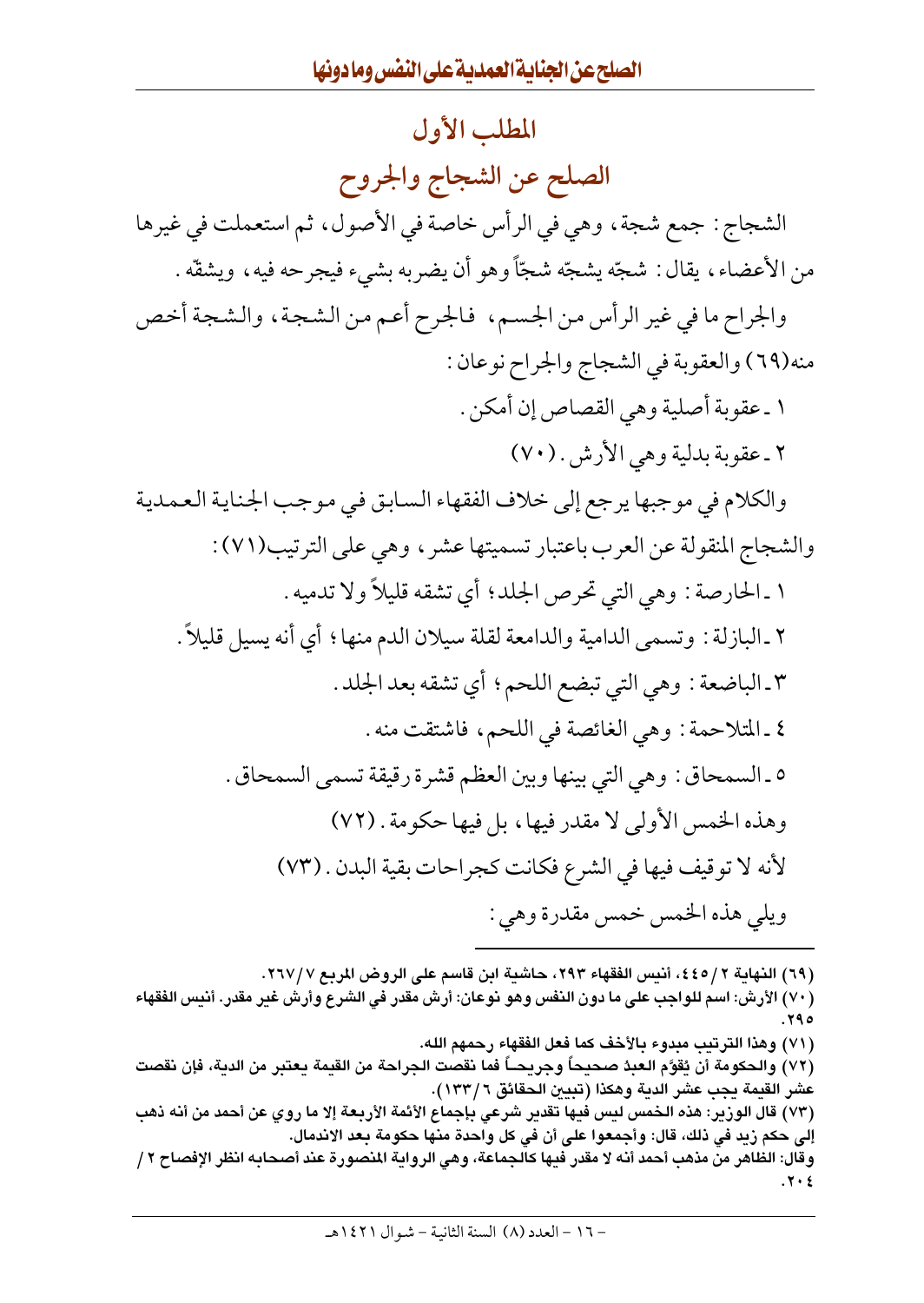٦ ـ الموضَّحة : وهي التي توضح العظم وتبرزه . والمقدر فيها خمسة أبعرة . ٧. الهاشمة : وهي التي توضح العظم وتهشمه، أي تكسره. والمقدر فيها عشرة أبعرة . ٨ ـ المنقِّلة : وهي التي توضح العظم وتهشمه وتنقل عظامها . والمقدر فيها خمسة عشر من الإبل . ٩ ـ المأمومة : وهي التي تصل إلى جلدة الدماغ . وفيها ثلث الدية . ١٠ ـ الدامغة : وهي التي تخرق جلدة الدماغ . وفيها ثلث الدية أيضاً . (٧٤) ولا قصاص في شيء من الشجاج سوى الموضَّحة عند كثير من الفقهاء . (٧٥) هذه لمحة موجزة عن الشجاج والجراح، وما قدر فيهما، وما يجري فيه القصاص، والمقصود من هذه اللمحة تحديد موقف الجاني، ومدى حاجته واضطراره إلى الصلح

الذي يسلم فيه من القصاص .

ـ وأما جريان الصلح : فيجري في كل نوع من الشجاج ، والجراح ؛ إذ هو مبنى على التراضي، والمعاوضة.

ولا خلاف بين الفقهاء في جواز المصالحة عن الشجاج والجراح في الجناية العمدية ، فإذا تصالح شخص مع أخر عن جرح أو شج عوضاً عن القود فلا يخلو هذا الصلح من صورتين :

الصورة الأولى: أن يقع هذا الصلح بلفظ الجناية، أو الجراحة وما يحدث منها، وهذا الصلح صحيح ونافذ، سواء بريء المجنى عليه أو مات من هذا الشج أو الجرح، بل إن بعض الفقهاء ـ رحمهم الله ـ نقل الإجماع على جواز الصلح في هذه الصورة ونفاذه

كالحارصة والبازلة.. وما فوقها وهي الهاشمة والمنقلة والآمة وبهذا قال الشافعي، فأما ما فوق الموضحة فـلا نعلم أحداً أوجب فدها القصاص إلا ما روى عن ابن الزبير أنه أقاد من المنقلة ولبس بثابت عنه، وممن قال بــه عطاء وقتادة وابن شبرمة ومالك والشافعي وأصحاب الرأى، وقال ابن المنذر لا أعلم أحداً خالف ذلك».

<sup>(</sup>٧٤) انظر الروض المربع ٤٩٨.

<sup>(</sup>٧٥) جاء في المغني ٤٢٠/٩ «المأمومة شجاج الرأس.. والجائفة في البدن وهي التي تصل إلى الجوف وليس فيها قصاص عند أحد من أهل العلم نعلمه إلا ما روي عن ابن الزبير أنه قص من المأمومة فأنكر الناس عليــه. وممن لم ير في ذلك قصاص مالك والشافعي وأصحاب الرأي». وجاء فيه أيضاً «وليس في شيء من شجاج الرأس قصاص سواء الموضحة وسواء في ذلك ما دون الموضحــة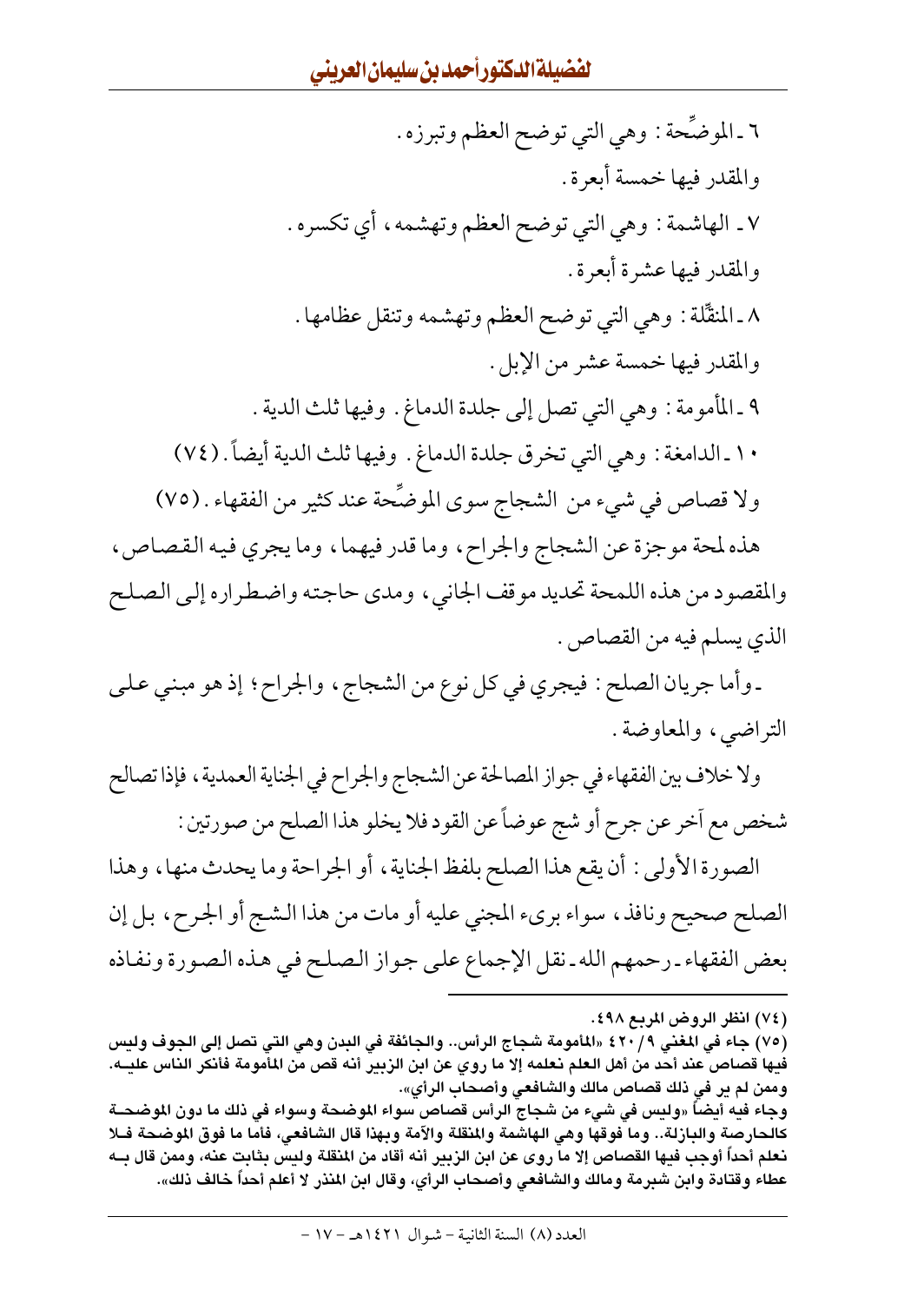للأدلة التالية :

١ ـ ما صحَّ عن النبي ﷺ في حديث عائشة(٧٦) حينما بعث أبا جهم مصدقاً فلاجَّهُ أحد القوم فشجه فطلبوا القود، فقال صلى الله عليه وسلم : لكم كذا وكذا. . . الخ الحديث» .

وقد ذكر العلماء أن في هذا الحديث دليلاً على جواز إرضاء المشجوج بأكثر من دية الشجة إذا طلب المشجوج القصاص . (٧٧)

> ٢ ـ أن الصلح هنا وقع عن حق ثابت للمجنى عليه فيصح . ٣ ـ أن المجني عليه أسقط حقه بعوَضٍ، فيصح ذلك الصلح .

الصورة الثانية : إذا لم يكن الصلح بلفظ الجراحة وما يحدث منها ، بأن كان عن الجرح فقط، ومات المجنى عليه من سراية ذلك الجرح ـ أما إذا بريء فهي داخلة في الصورة الأولى ـ فقد اختلف الفقهاء في ذلك :

القول الأول : أن الصلح يبطل إذا مات المجروح ، وإليه ذهب أبو حنيفة ـ رحمه الله ـ وقال : إن القصاص يلزم الجاني في القياس، وفي الاستحسان عليه الدية من ماله .

وبهذا قال المالكية أيضاً إلا أنهم قالوا : إذا سرى فللأولياء أن يقسموا ويقتلوا، ويرد المال، ويبطل الصلح . وإن أبوا أن يقسموا فلهم المال الذي اصطلحوا عليه في الجرح . (٧٨) ولزوم الدية هنا قول للشافعية أيضاً . (٧٩)

القول الثاني : أن الصلح صحيح ولو مات المجروح .

(٧٦) عند أبي داود وابن ماجة والنسائي. (٧٧) انظر معالم السنن ٤ / ٦٧٢، المحلي ٤ / ٤٧٣. (٧٨) انظر الأشباه والنظائر للسيوطي ٧١٢. (٧٩) جاء في بدائع الصنائع ٢٤٩ /٧ «فإن بريء من ذلك صح العفو «وقد أحال المصنف أحكام الصلح بعد ذلك على أحكام العفو تماماً»، لأن العفو وقع عن ثابت، وهو الجراحة أو موجبها وهو الأرش فيصح، وإن سرى إلى النفس ومات فإن كان العفو بلفظ الجناية أو بلفظ الجراحة وما يحدث منها صح بالإجماع» وجاء في المسوط ١٠ / ١٧ «ولو كان صالحه عن ذلك وما يحدث منه كان الصلح ماضياً إن مات أو عاش». وجاء في حاشية الدسوقي ٣١٧/٣ «وجاز الصلح عن دم العمد نفس أو جرح بما قل عن الدية وكثر عنها لأن العمد لا دبة له». وفي روضة الطالبين ٤ / ١٩٤ «لو صالح من أرش الموضحة على شيء معلوم جاز إذا علما قدر أرشها». وجاء في المهذب ٢ / ١٨٩ «إن جني عبد علي رجل جناية توجب القصاص فاشتراه بأرش الجناية سقط القصاص». وجاء في المحلي ٣٧٢/٦ في تعداده لوجوه صحة الصلح «في جراحة عمداً عوضاً عن القود».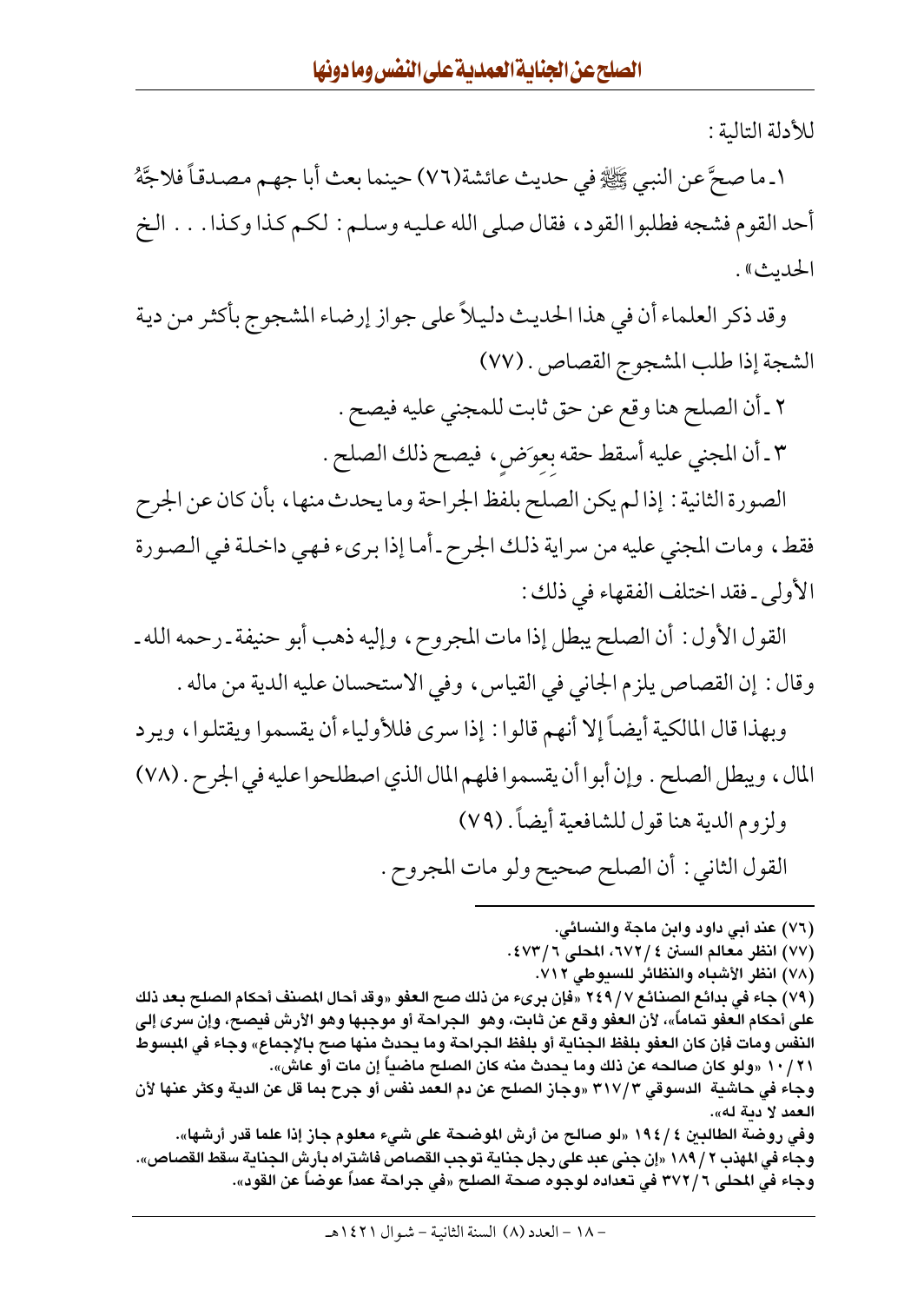وهذا قول أبي يوسف(٨٠)، ومحمد(٨١) وهو ظاهر المذهب عند الحنابلة(٨٢) . الأدلة :

استدل أبو حنيفة لما ذهب إليه بدليل عقلبي فقال :

إن المجنيَّ عليه إنما أسقط بالصلح قطعاً أو شجة أوجبت له قصاصاً من الجاني ، وبالموت يتبين أن الواجب للمجنى عليه هو القصاص في النفس من الجانبي لا القطع أو الشج ، فكان هذا إسقاطاً لما ليس بحق المجنى عليه فيكون باطلاً .

ولهذا كان على الجاني القصاص في النفس في القياس ، ولكن الإمام استحسن ، فقال : يتمكن فيه نوع شبهة من حيث إن أصل القتل كان هو الشجة ، والقصاص عقوبة تندريء بالشبهات، ولكن المال يثبت مع الشبهات .

كما استدل أبو يوسف ومحمد بدليل عقلي أيضاً وهو :

إن المجروح قد أسقط الحق الواجب له بسبب الجراحة ، وذلك بالمصالحة ، وبعد موت المجروح فإن سبب حقه الجراحة كما بعد البرء فيكون ذلك الصلح صحيحاً . الترجيح:

الذي يترجح لي ـ والله أعلم ـ هو رأي أبي حنيفة ومن وافقه؛ وهو بطلان الصلح في هذه الصورة ؛ وذلك لسببين :

الأول : صحة ما استدل به الإمام أبو حنيفة ـ رحمه الله ـ . الثاني : إمكان الجواب عن استدلال الصاحبين ـ رحمهما الله ـ وذلك بأن يقال : صحيح أن المجروح أسقط الحق الواجب له بسبب الجراحة ، ولكنه لم يسقط ما يحدث من

<sup>(</sup>٨٠) هو يعقوب بن إبراهيم بن حبيب الأنصاري، الكوفي، البغدادي، صاحب أبي حنيفة وتلميذه، كان فقيهــأ عالماً من حفاظ الحديث تولى القضاء في عهد المهدي والهادي والرشيد وهو أول من دعى قاضى القـضــاة، لــه مصنفات منها «الخراج» و«النوادر» و«اختلاف الأمصار» توفي سنة ١٨٢هـ «الأعلام ١٩٣/٨». (٨١) هو محمد بن الحسن بن فرقة الشيباني ولد بواسط، ونشأ بالكوفة، إمام بالفقه والأصول وهو الذي نشر علم أبي حنيفة، نعته الخطيب البغدادي بإمام أهل الرأي. له مؤلفات منها «الجامع الكبير» و«الجامع الصغير» و«السير» والمخارج في الحيل» توفي سنة ١٩٨هــ «الأعلام ۰«۸۰/٦ (٨٢) تقدم النقل عن أبي يوسف ومحمد، وأما الحنابلة فجاء في المغني مع الشرح ٤٧٣/٩ «فإن قال عفوت عن الجناية وما يحدث منها صح عفوه ولم يكن له في سرايتها قصاص ولا دية في ظاهر كلام أحمد». (٨٥) انظر المبسوط ٢١ / ١٠، بدائع الصنائع ٢٤٩/٧.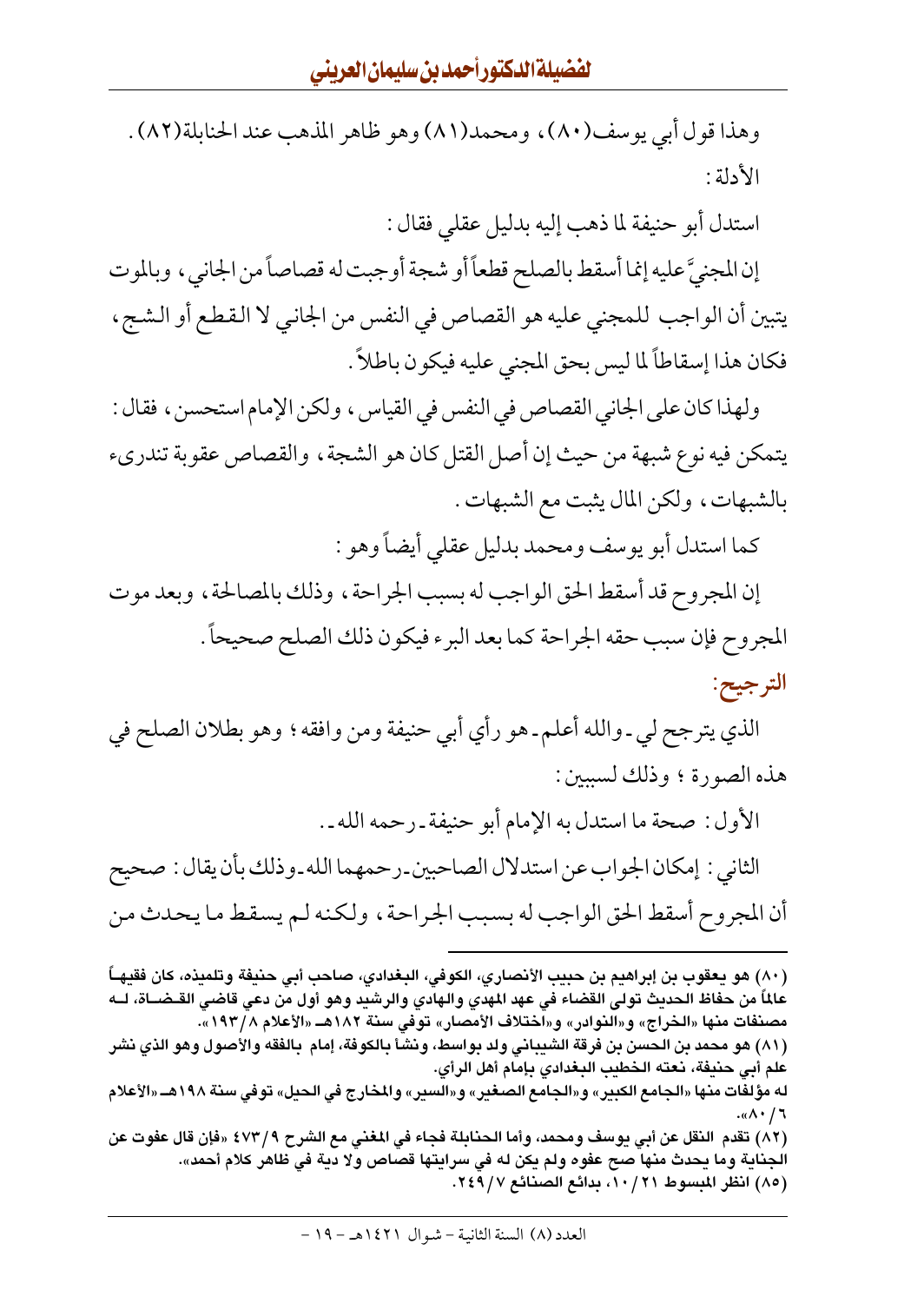الجراحة، وما دام أنه لم يسقط ذلك فيكون الصلح باطلاً إذا مات المجروح .

ويتخرج على هذه الصورة أيضاً في الخلاف والترجيح ما إذا صالحه على نوع من الجراح، فسرى الجرح إلى أكبر منه كما لو شجه موضحة فصالحه عليها فصارت منقلة فللمجنى عليه أرش المنقلة . (٨٦)

ومن أجل ثوران هذا الخلاف بين الفقهاء، احتاط بعضهم فمنع الصلح إلا بعد برء الجرح واندماله(٨٧) كما جاء في بعض كتب المالكية(٨٨) .

وفي نقل بعضهم الإجماع على جواز الصلح عن الجرح وما أل إليه نظر(٨٩) فقد ذكر الخلاف بعض المحققين كابن رشد(٩٠) ـ رحمه الله ـ حيث نقل عن بعضهم أنه قال : لا يصلح الصلح على وضع الموت، ولكنه يصالحه على شيء معلوم، ولا يدفع إليه شيئاً فإن بريء كان له ما صولح عليه ، وإن مات كانت القسامة والدية إن كان خطأ بعد أن يقسموا، أو القتل إن كان عمداً(٩١) والله أعلم.

(٨٦) جاء في المبسوط ٢١ / ١٠ «وإذا كانت الشجة موضحة فصالحه منها على مائة درهم، فصارت منقلة فلا يبقي عليه شيء عندنا Ll قلنا، وعند أبي حنيفة ــ رحمه الله عليه ألف وأربعمائة درهم لأن المنقلة غير الموضحة.. وأرش المنقلة عشر الدية وذلك ألف وخمسمائة استوفى من ذلك مائة فالباقي عليه ـ ألف وأربعمائة».

وفي البدان والتحصدل للقرطبي ١٨٦/١٦ «فأرى أن برجع بفضل ما بـن الموضحة والمنقلة» وجاء في الفتاوي السعدية ص ٥٨٢ للشيخ عبدالرحمن بن ناصر السعدي الحنبلي المتوفى سنة ١٣٧٦هـ ـ الأعلام ٣٤٠/٣ ـ جاء فيها ما نصه «بخلاف ما لو عفا على مال فإنه لم يرض إلا بالتعويض فيجب التعويض عن السراية كما وجب التعو يض عن أصل الحناية».

(٨٧) الاندمال: البرء «تحرير ألفاظ التنبيه ٢٩٩».

(٨٨) جاء في البيان والتحصيل ١٨٦/١٦ «ليس يكون الـعقل في الـجراح، ولا الصلح إلا بـعد البرء وتبين الـجرح». (٨٩) والصلح على الجرح لا خلاف فيه لكن الصلح عليه وعلى ما آل إليه في الاجماع على جوازه نظر، حيث نقل الإجماع الكاساني في بدائع الصنائع ٢٤٩/٧، والمسألة فيها خلاف يأتي بعد قليل.

(٩٠) هو محمد بن أحمد بن محمد بن رشد الأندلسي، أبو الوليد الفيلسوف، من أهل قرطبة، صنف نحو خمسين كتاباً منها بدابة المجتهد، والحبوان. وبلقب بابن رشد الحفيد تمبيزاً له عن جده، توفي سنة ٥٩٥ هـ. «الإعلام ٣١٨/٥». (٩١) جاء في البيان والتحصيل لابن رشد 20/ 000 «لم يجز ابن القاسم في هذه الرواية الصلح في جراحات العمد والخطأ عليها، وعلى ما تراقت إليه من موت أو غيره، جملة من غير تفصيل».

وجاء في حاشنة الدسوقي ٣١٩/٣ «واعلم أنه بجوز الصلح عن جرح الخطأ، وأما الصلح عما بؤول إلنه فهو فاسد، وقال: وأما لو وقع الصلح عن الجرح خطأ وعما يؤول إليه من النفس فإنه يمنع كالعمد».

قلت: وإن كان ابن رشد اختار الجواز لكن المقصود التنبيه على الخلاف الذي يخرق الإجماع الذي نقله بعضهم ــ كما تقدم ــ قال ابن رشد: إن المقتول إذا جاز له أن يعفو عن قاتله جاز له أن يصالح بالأولى «يعني الجرح وما تراقي إليه «انظر حاشية الدسوقي ٣/ ٣١٩)»، فيتبيِّن وجود الخلاف في المذهب المالكي فيما إذا صالحه عن الجرح وما يؤول إليه، وقد فرق ابن رشد ــ رحمه الله ــ في هذه الصورة بـن جرح الخطأ فدما دون الثلث، وجرح العمد فقال: إن جرح الخطأ فدما دون الثلث كالموضحة لا اختلاف في أن الصلح فدها على ما تراقت إلىه من موت وغدره لا ىجوز؛ لأنه إن مات كانت الدية على الـعاقلة فهو لا يدري يوم صالح ما يجب عليه مما لا يجب، فإن وقع الصلح على ذلك فسخ متى ما عثر عليه، فإن بريء كانت عليه دبة للموضحة، وإن مات كانت الدبة فيه على العاقلة بقسامة «البيان والتحصيل ١٦/ ٥٠٥».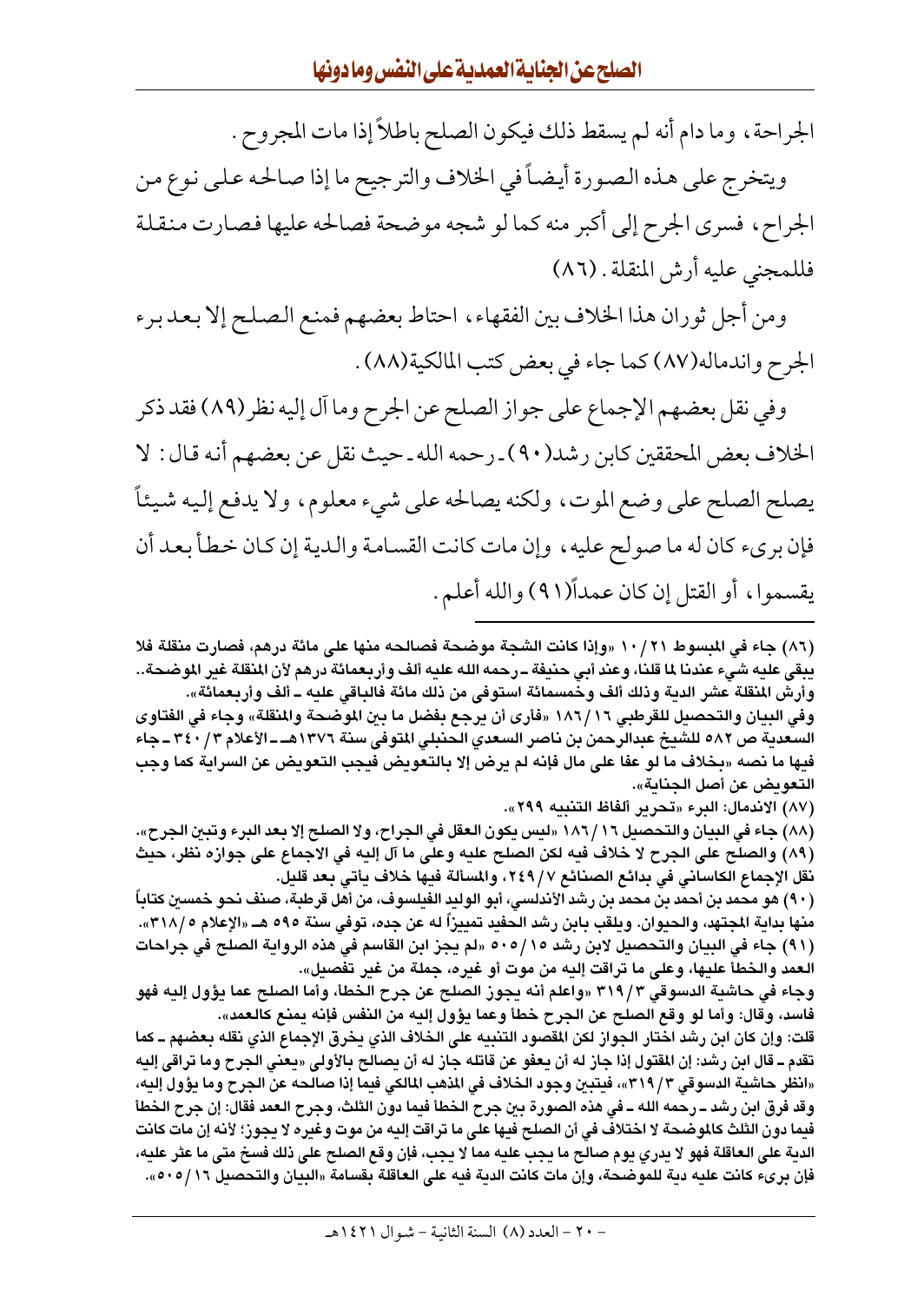المطلب الثانى الصلح عن الأطراف والمنافع

لا خلاف بين الفقهاء في جواز الصلح عن الجناية العمدية على الأطراف والمنافع فلمن جُني عليه في طرف كالأصبع مثلاً، أو منفعة كمنفعة المشي، أو منفعة الكلام، له أن يصالح الجاني على ما يشاء مما تنطبق عليه شروط الصلح في الجناية(٩٢)، وذلك لأن القصاص يجري في الأطراف إجماعاً، فتظهر أهمية الصلح هنا(٩٣) ولكن الفقهاء ـ رحمهم الله ـ أثاروا حول هذه الصورة من الصلح خلافاً، وهو ما إذا صالحه على طرف ثم شل طرف أخر . كأن جني على أصبعه مثلاً فصالحه عليه بألف ريال ثم شلت الأصبع الأخرى، وفي ذلك قولان للفقهاء :

القول الأول : إن على الجاني أرش الاصبع الأخرى . وهذا قول أبي حنيفة، والمالكية، وهو المذهب عند الحنابلة . (٩٤) القول الثاني : أنه لا أرش للاصبع الأخرى ، فلا شيء للمجنى عليه وهذا ما ذهب إليه أبو يوسف، ومحمد بن الحسن .

الأدلة: استدل أبو حنيفة لما ذهب إليه بما يلي : أن المجنى عليه إنما أسقط بالصلح قصاصاً واجباً في الأصبع الأولى فلا يتناول الصلح الأصبع الأخرى، فيلزمه أرشها . واستدل أبو يوسف ومحمد بن الحسن لما ذهبا إليه بما يلي :

(٩٣) نقل الإجماع على جريان القصاص في الأطراف ابن قدامة في المغنى ٤١٦/٩.

( ٩٤) تقدمت النقول عن كتب الحنفية والمالكية في ذلك، في المطلب السابق. وجاء في الإنصاف ٧/١٠ «وإذا قطع إصبعاً عمداً فعفا عنه ثم سرت إلى الكف أو النفس، وكان العفو على مال فله تمام الدية، يعني تمام دية ما سرت إليه وهذا المذهب». وجاء في حاشية المقنع لسليمان آل الشيخ ٣٦٢/٣ «وبه قال أبو حنيفة والشافعي» و«انظر المهذب ٢ / ١٩٠».

العدد (٨) السنة الثانية – شوال ١٤٢١هـ – ٢١ –

<sup>(</sup>٩٢) تقدمت هذه الشروط.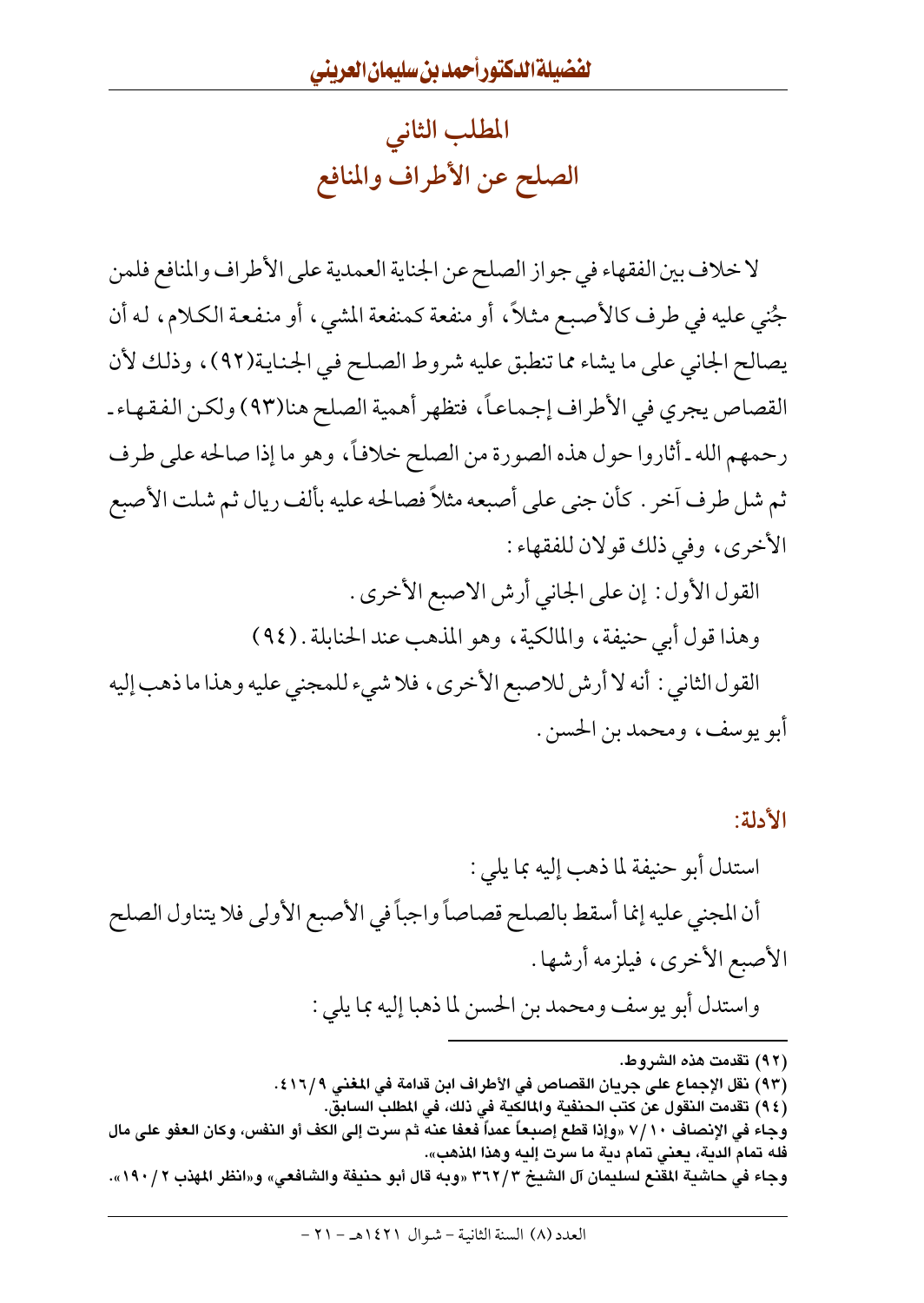أن المجنى عليه أسقط بالصلح موجب ذلك القطع، وهذا الموجب يعم الأصبع الأولى والثانية .

الترجيح:

الذي يظهر رجحانه هو رأي أبي حنيفة ومن وافقه، وذلك : ١ ـ لقوة دليلهم أو تعليلهم في ذلك . ٢ ـ ولإمكان الرد على دليل المخالفين بأن يقال :

إن المجنى عليه إنما أسقط بالصلح موجب ذلك بالقطع في الأصبع الأولى، أما الأصبع الثانية فلا يتناولها ذلك الإسقاط، إذا ليس فيه دليل على ذلك، حتى يمكن الرجوع  $(90)$ . إليه

٣\_ما جاء عن ابن عباس رضي الله عنهما في رجل قُطعت يده فصالح عليها ثم انتقضت يده فمات، قال: الصلح مردود، وتؤخذ الدية . (٩٦)

#### ملخص المادة

ـ أن الصلح مشروع بالكتاب والسنة، والإجماع . ـ أن الراجح من أقوال الفقهاء أن موجب الجناية العمدية القصاص أو الدية على حسب اختيار ولي الدم، ولو بغير رضا الجانبي . ـ أن بدل الصلح لا بد أن يكون مالاً متقوماً، معلوماً، حقاً للمُصَالح، ثابتاً له . ـ أنه لا خلاف بين الفقهاء في جواز الصلح عن الجناية على النفس عمداً على مال من جنس الدية أقل منها . ـ أن جمهور العلماء يجوزون الصلح عن الجناية على النفس عمداً على مال من جنس

<sup>(</sup>٩٥) انظر المبسوط ٩/٢١، بدائع الصنائع ٢٤٩/٧.

<sup>(</sup>٩٦) أخرجه ابن أبي شيبة في مصنفه، كتاب الديات، باب الرجل يصيب الرجل فيصالح عليه ثـم يمـوت ٥/  $.50<sub>A</sub>$